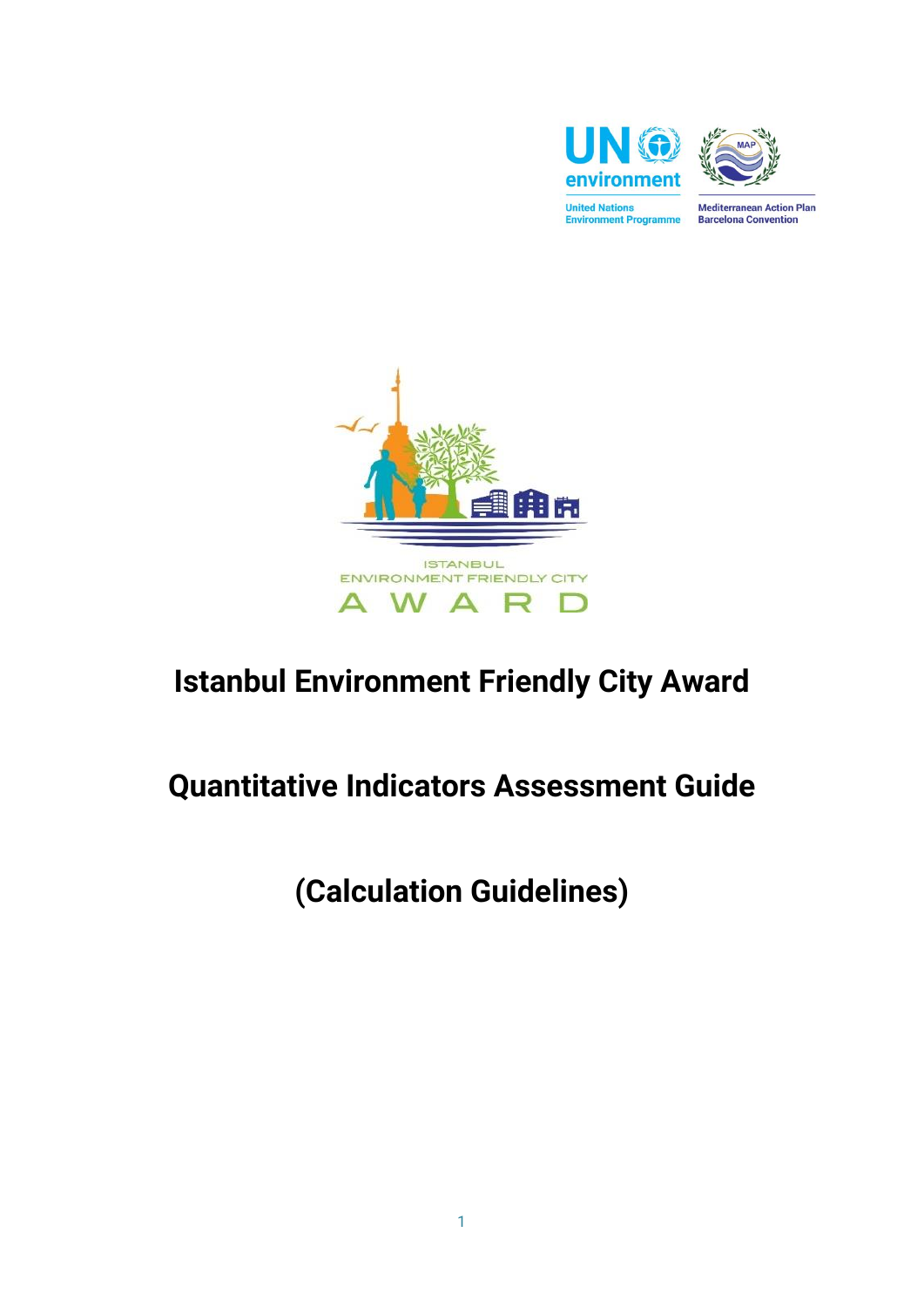# Index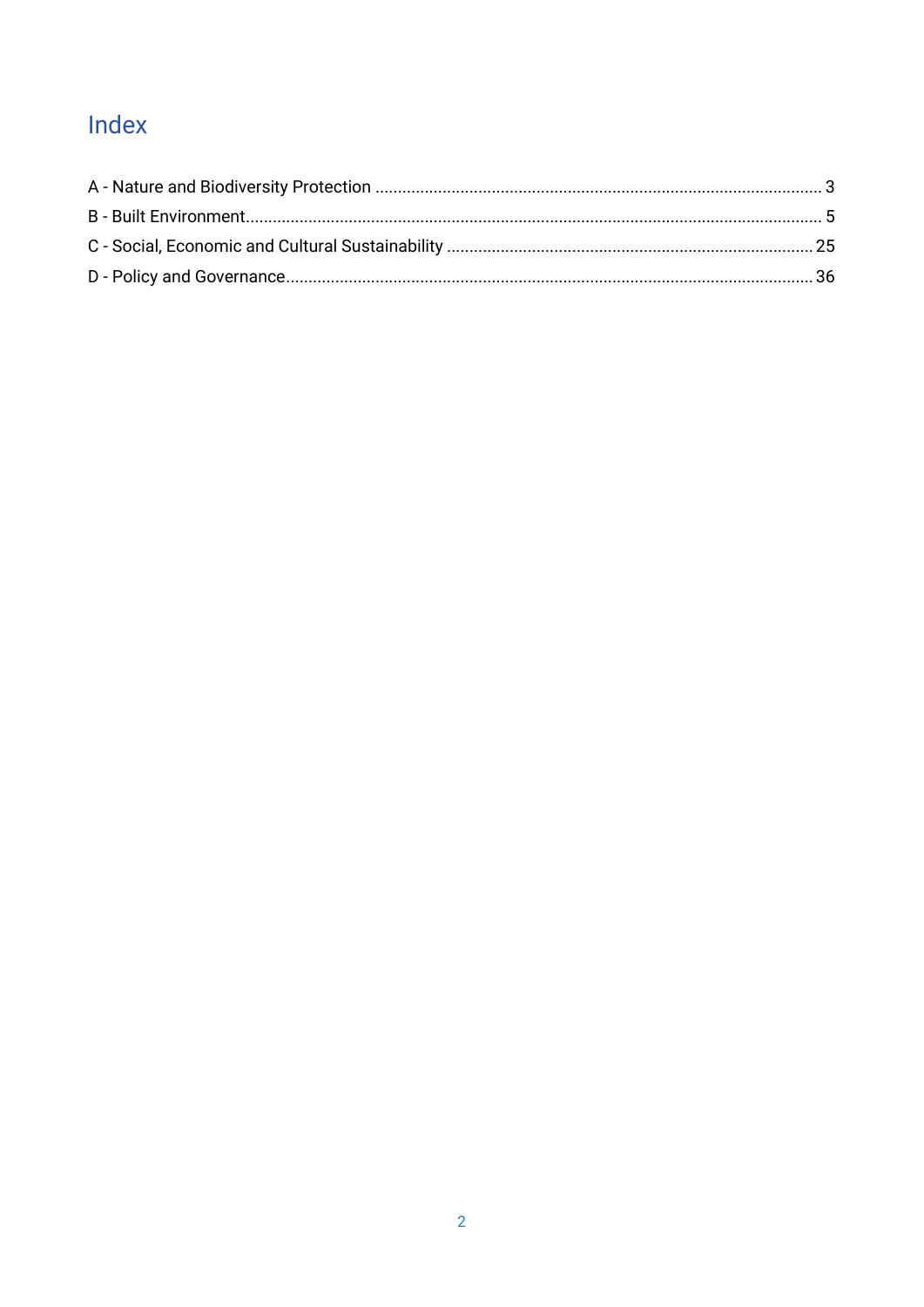# <span id="page-2-0"></span>**A - Nature and Biodiversity Protection A.1 Climate Change**

| <b>Criterion</b>       | A1.1 Greenhouse gas emissions reduction                                                                                                                   |
|------------------------|-----------------------------------------------------------------------------------------------------------------------------------------------------------|
| <b>Type</b>            | Mandatory                                                                                                                                                 |
| <b>Indicator</b>       | Total amount of greenhouse gases in tons<br>(equivalent carbon dioxide units) generated<br>over a calendar year divided by the current city<br>population |
| <b>Unit of measure</b> | Tons CO2 eq. / inhabitant                                                                                                                                 |

#### **Assessment method**

The greenhouse gas emissions shall be calculated for key macro-sectors where local authorities can influence energy consumption and consequently reduce related  $CO<sub>2</sub>$  emissions.

The key macro-sector to take in account are:

- Buildings and public lighting
- **Transport**

The sectors included in "Buildings and public lighting" are:

- Municipal buildings (buildings owned by the local authority).
- Tertiary (non-municipal) buildings (buildings and facilities of the tertiary sector, for example offices of private companies, banks, commercial and retail activities, hospitals, etc).
- Residential buildings (buildings that are primarily used as residential buildings. Social housing is included in this sector).
- Public lighting (public lighting owned or operated by the local authority e.g. street lighting and traffic lights).

The sectors included in "Transport" are:

- Municipal fleet (Vehicles owned and used by the local authority's administration).
- Public transport (Bus, tramway, metro, urban rail transportation and local ferries used for passenger transport).
- Private and commercial transport (Road, rail and boat transport in the territory of the local authority which refer to the transport of persons and goods not specified above (e.g. private passenger cars and freight transport).

To calculate the indicator's value;

- **1.** Over a calendar year, calculate the final energy consumptions per energy carrier (e.g. electricity, natural gas, etc.) used in the different sectors (e.g. residential buildings, public transport, etc.) within the territory of the local authority
- **2.** Calculate the CO<sub>2</sub> emissions for each energy carrier by multiplying the final energy consumption by the corresponding emission factor. IPCC (Intergovernmental Panel on Climate Change) emission factors can be used.
- **3.** Sum all the CO<sub>2</sub> emissions calculated in the previous step.
- **4.** Divide the total CO2 emissions calculated in the previous step by the current city population

If the data for a specific sector aren't available, the indicator can be still calculated. The missing information shall be declared in the application form.

Useful tool: [https://emissionfactors.com/knowledge/questions/26/criteria-for-choosing-the-best](https://emissionfactors.com/knowledge/questions/26/criteria-for-choosing-the-best-emission-factor/)[emission-factor/](https://emissionfactors.com/knowledge/questions/26/criteria-for-choosing-the-best-emission-factor/)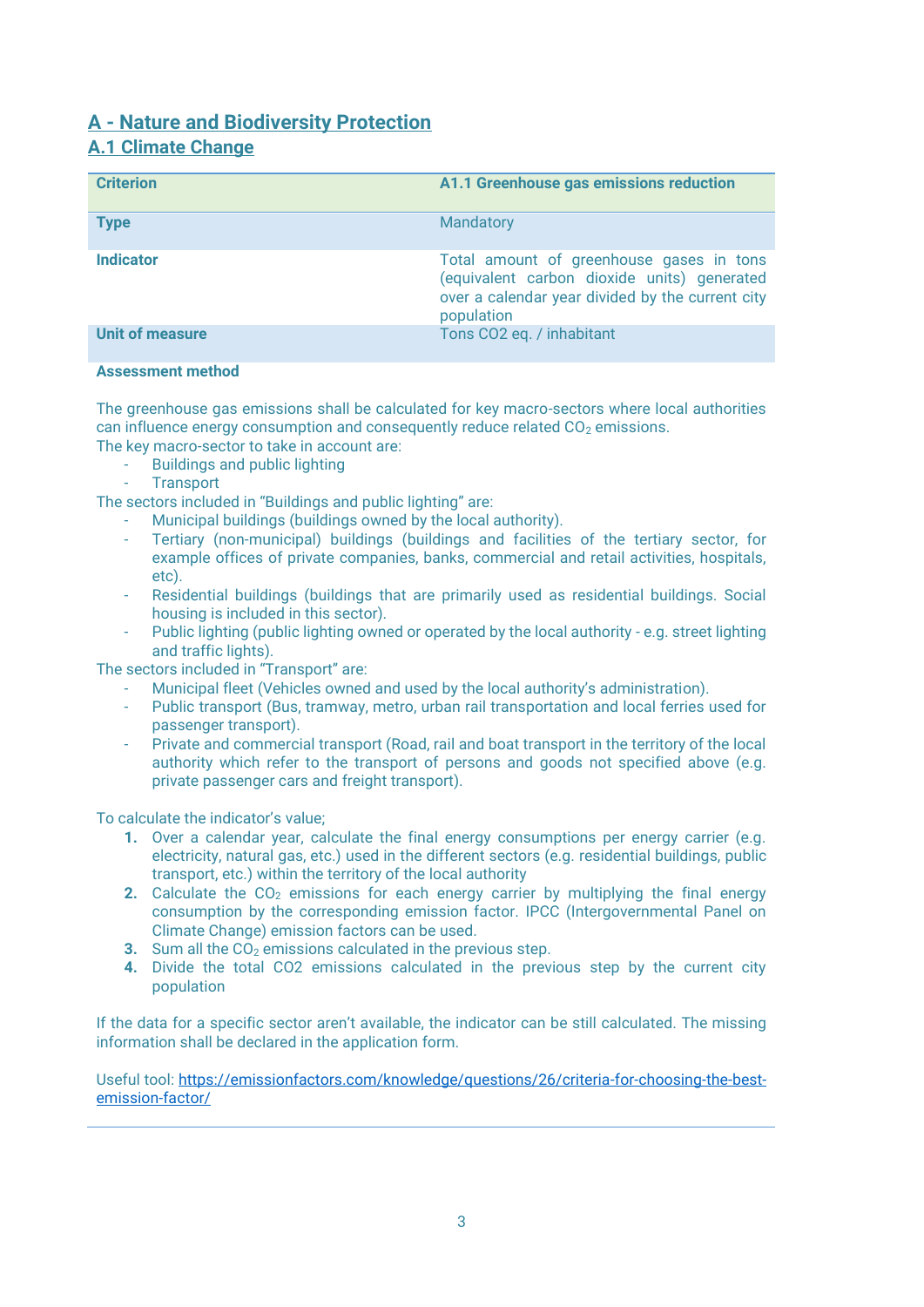# **A.3 Sustainable-use of resources**

| <b>Criterion</b>         | <b>A3.1 Efficiency in water use</b>                                                                              |
|--------------------------|------------------------------------------------------------------------------------------------------------------|
| <b>Type</b>              | Mandatory                                                                                                        |
| <b>Indicator</b>         | Volume of water supplied minus the volume of<br>utilized water divided by the total volume of<br>water supplied. |
| <b>Unit of measure</b>   | $\%$                                                                                                             |
| <b>Assessment method</b> |                                                                                                                  |

Part of the water supplied in a city could be lost before reaching the users because of leakages that are usually due to old and deteriorating water reticulation systems.

- Calculate the total volume of water supplied in the city (A) denominator
- Calculate the volume of utilized water (B) numerator
- Calculate the value of the indicator as  $B/A \times 100$  (%)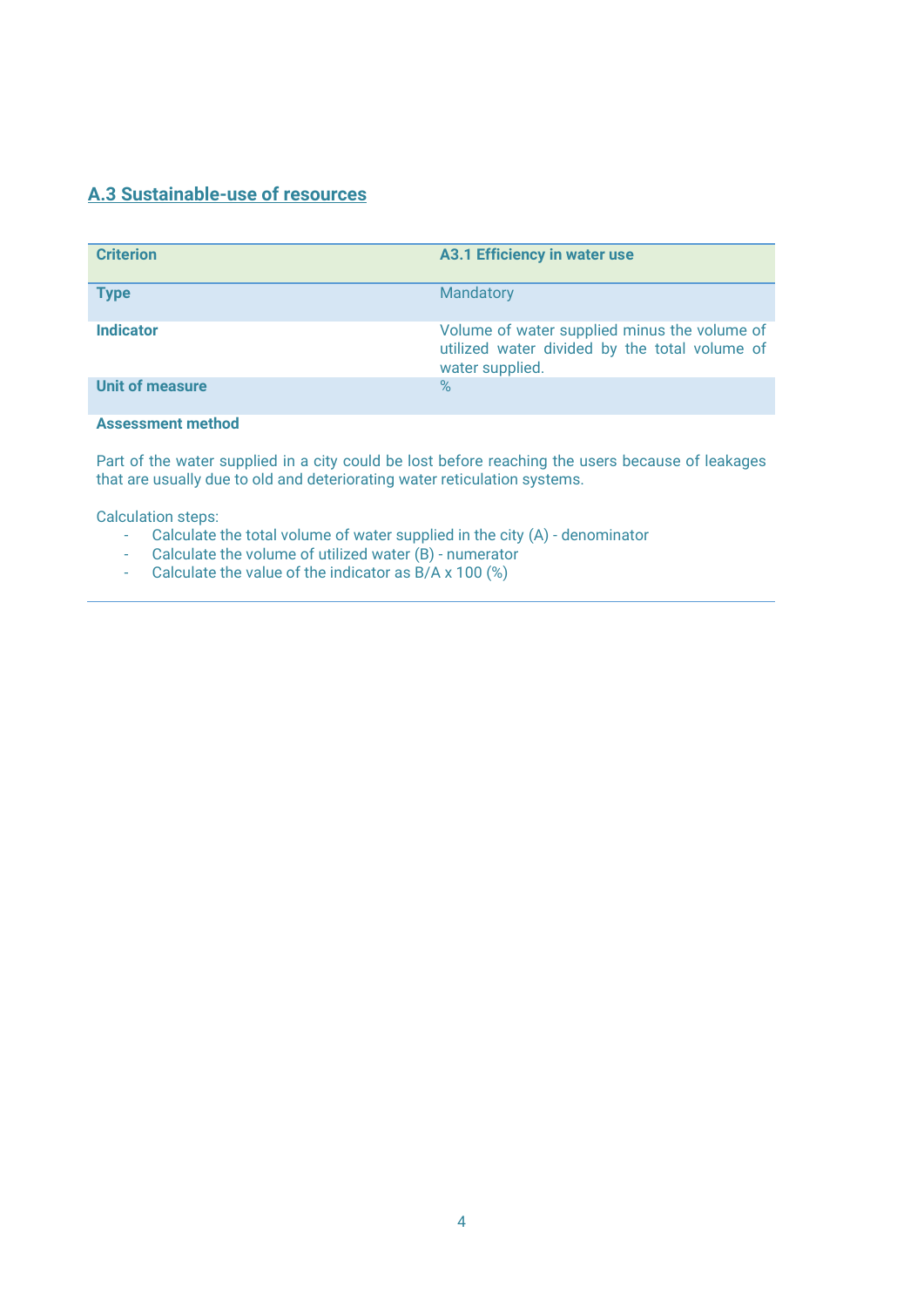# <span id="page-4-0"></span>**B - Built Environment**

# **B.1 Resilient coast**

| <b>Criterion</b>       | <b>B1.2 Setback zone</b>                                                     |
|------------------------|------------------------------------------------------------------------------|
| <b>Type</b>            | Recommended                                                                  |
| <b>Indicator</b>       | Area of built-up land in the setback zone/total<br>area of 100m setback zone |
| <b>Unit of measure</b> | $\%$                                                                         |

Assessment method

Coastal setback marks the width of the strip from the coastline in which construction is not allowed. The concept of and the obligation to apply the coastal setback are defined by the Protocol on Integrated Coastal Zone Management (ICZM) in the Mediterranean which was adopted in 2008, entered into force in 2011. The reasons for prescribing the setback and the general principles of the Protocol are defined especially by the articles 5 and 6, and include:

- 1. Avoiding risks facing the coastal zone, especially avoiding damage that could occur due to natural processes such as erosion, natural catastrophes and climate change
- 2. Preservation of natural and landscape values of the coast and the natural dynamics relevant to those values;
- 3. Securing free access to the sea and the coast which, depending on the local conditions, includes enabling acceptable forms of recreational use.

In the context of sea-level rise this measure belongs to the group of the so called low-regret measures, i.e. measures that cause little harm to the society and could potentially bring great benefits. The little harm regards primarily the owners of private land who, by the establishment of the setback, lose the possibility of short-term profit. However, in the long term those developers are also protected by this measure against the costs and damage due to flooding by the sea.

Calculation steps:

- Calculate the area of the setback zone (A) denominator
- Calculate the area of build-up land in the setback zone (B) numerator
- Calculate the value of the indicator as B/A x 100 (%)

Note:

• For the purpose of analyzing setback zone built-up land comprises only the land covered with permanent structures, including land covered with transport infrastructure i.e. land on which buildings or transport infrastructure is present.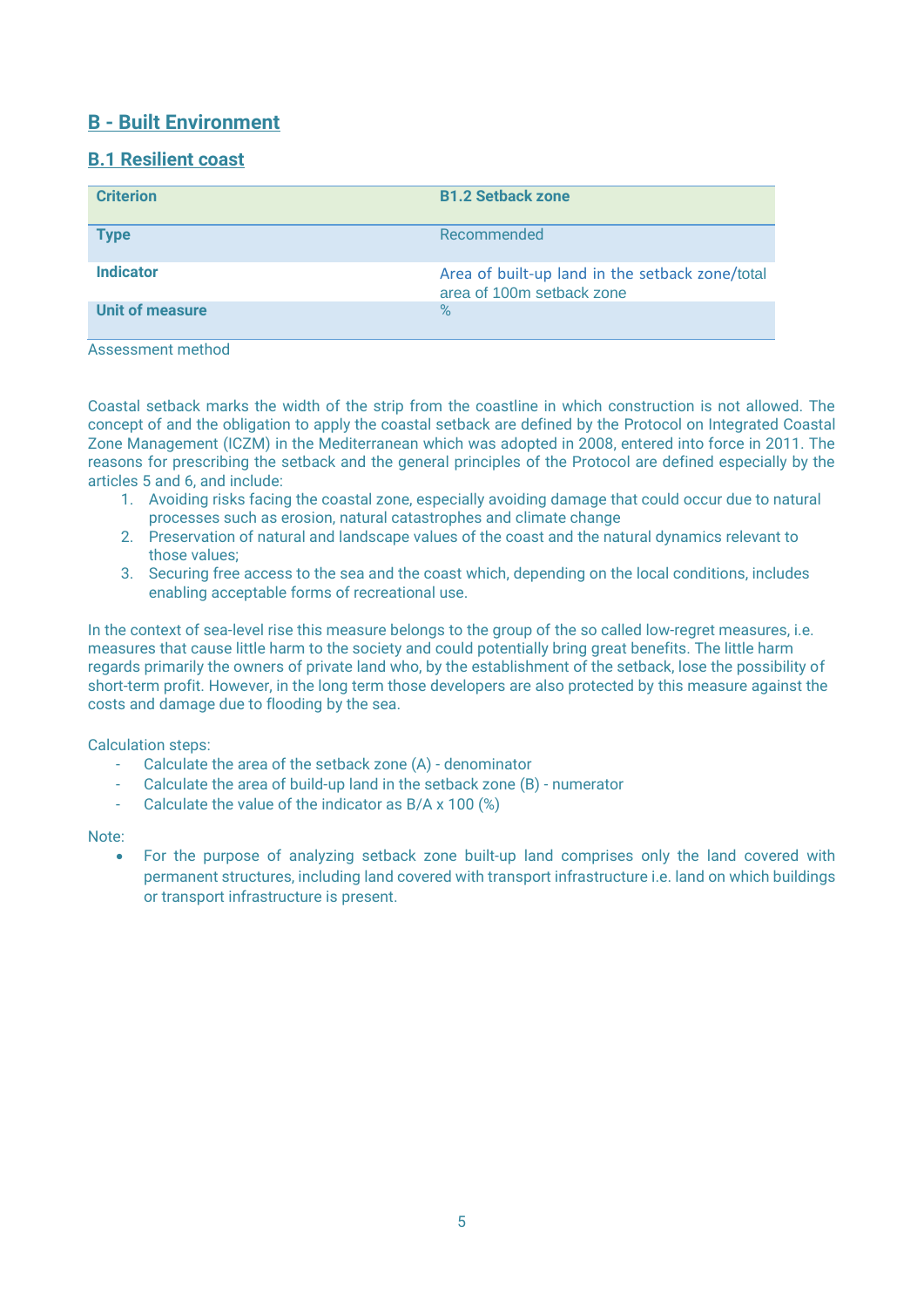# **B.2 Sustainable land use**

| <b>Criterion</b>       | <b>B2.1 Urban compactness</b>     |
|------------------------|-----------------------------------|
| <b>Type</b>            | Mandatory                         |
| <b>Indicator</b>       | Built-up land area per inhabitant |
| <b>Unit of measure</b> | $m^2$ /inhabitant                 |

#### **Assessment method**

In compact cities connections are more efficient because of a greater proximity. Car dependency, energy consumptions and carbon emissions are reduced. Public transport is more efficient. In the same time a compact city reduces the consumption of areas with ecologic and agricultural value.

Calculation steps:

- Calculate the aggregate built-up land in the city, in  $m^2(A)$  numerator
- Determine the city's inhabitants' number denominator
- Calculate the value of the indicator as  $A/B$  (m<sup>2</sup>/inhabitant)

#### Note:

• Built-up land comprises residential land, industrial land, commercial land, land used by public services, land of mixed use, land used for transport and communications, for technical infrastructure, recreational land (source EUROSTAT). i.e. any land on which buildings and/or nonbuilding structures are present.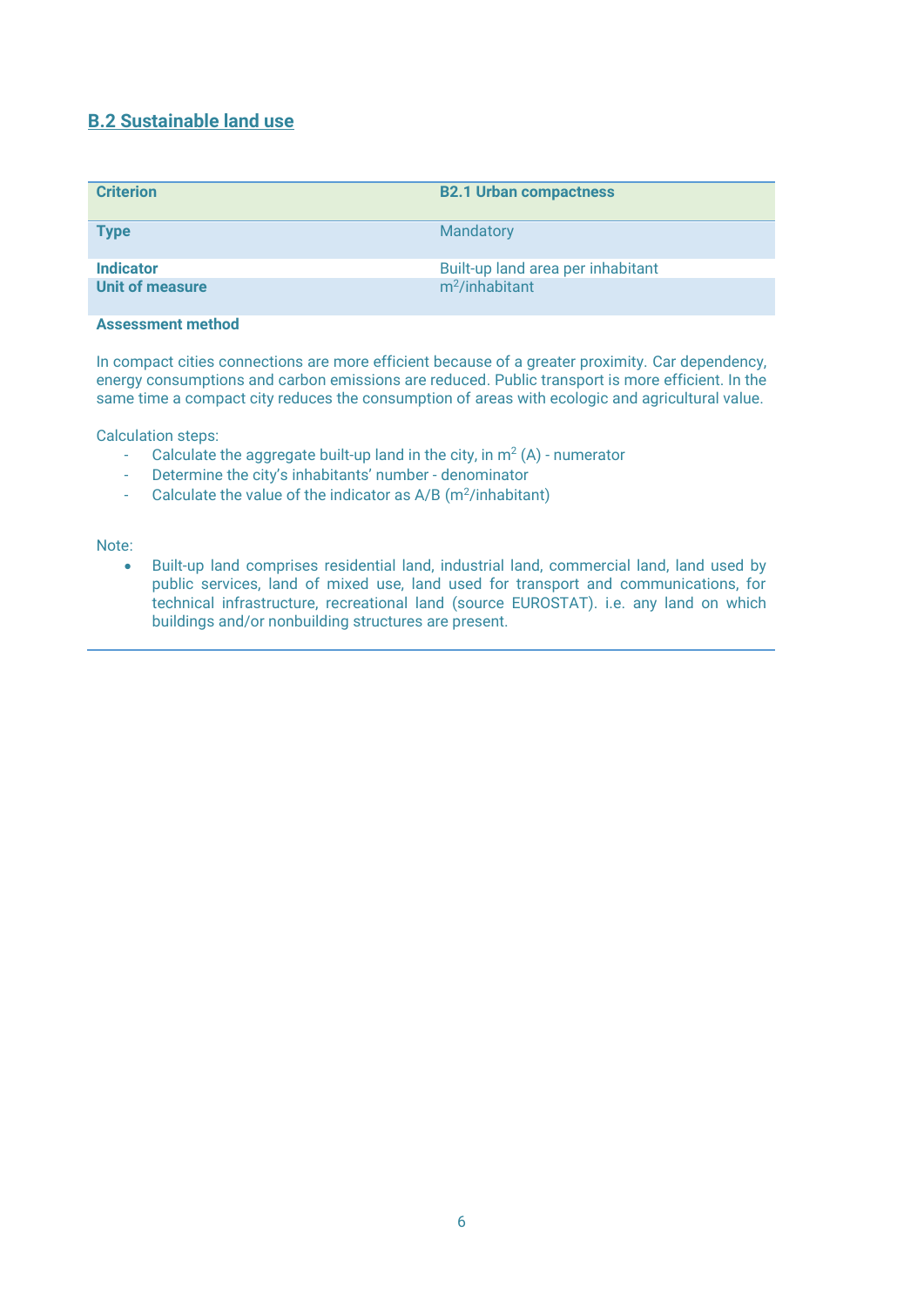| <b>Criterion</b> | <b>B2.2 Conservation of land</b>                                                      |
|------------------|---------------------------------------------------------------------------------------|
| <b>Type</b>      | Recommended                                                                           |
| <b>Indicator</b> | Area of undeveloped land with ecological or<br>agricultural value / area of the city. |
| Unit of measure  | $\%$                                                                                  |

Most urban areas exist in a state of continuing development and re-development, with the building stock and infrastructure undergoing concurrent construction, operation, renovation and demolition activities. In many cases development or re-development is inefficient in terms of the use of land that would otherwise be valuable for ecological or agricultural purpose. In this context, the amount of such land that remains undeveloped is useful information in developing strategies to ensure efficient urban development, while ensuring the integrity of ecological and agricultural services.

Calculation steps:

- Calculate the area of the city (A) denominator
- Calculate the undeveloped area of land that is considered by authorities to be of ecological and agricultural value (B) - numerator
- Calculate the value of the indicator as A/B x 100 (%)

Note:

- Only areas with recognized ecological or agricultural value, also in case of reconverted areas, must be taken in account.
- Parks and squares are not considered undeveloped land.
- **•** Definition of agricultural value: an area that is intended for agricultural objectives (food, forage, etc.)
- Definition of ecological value: an area that has an ecological value because provides support to native life forms, making up natural ecosystems.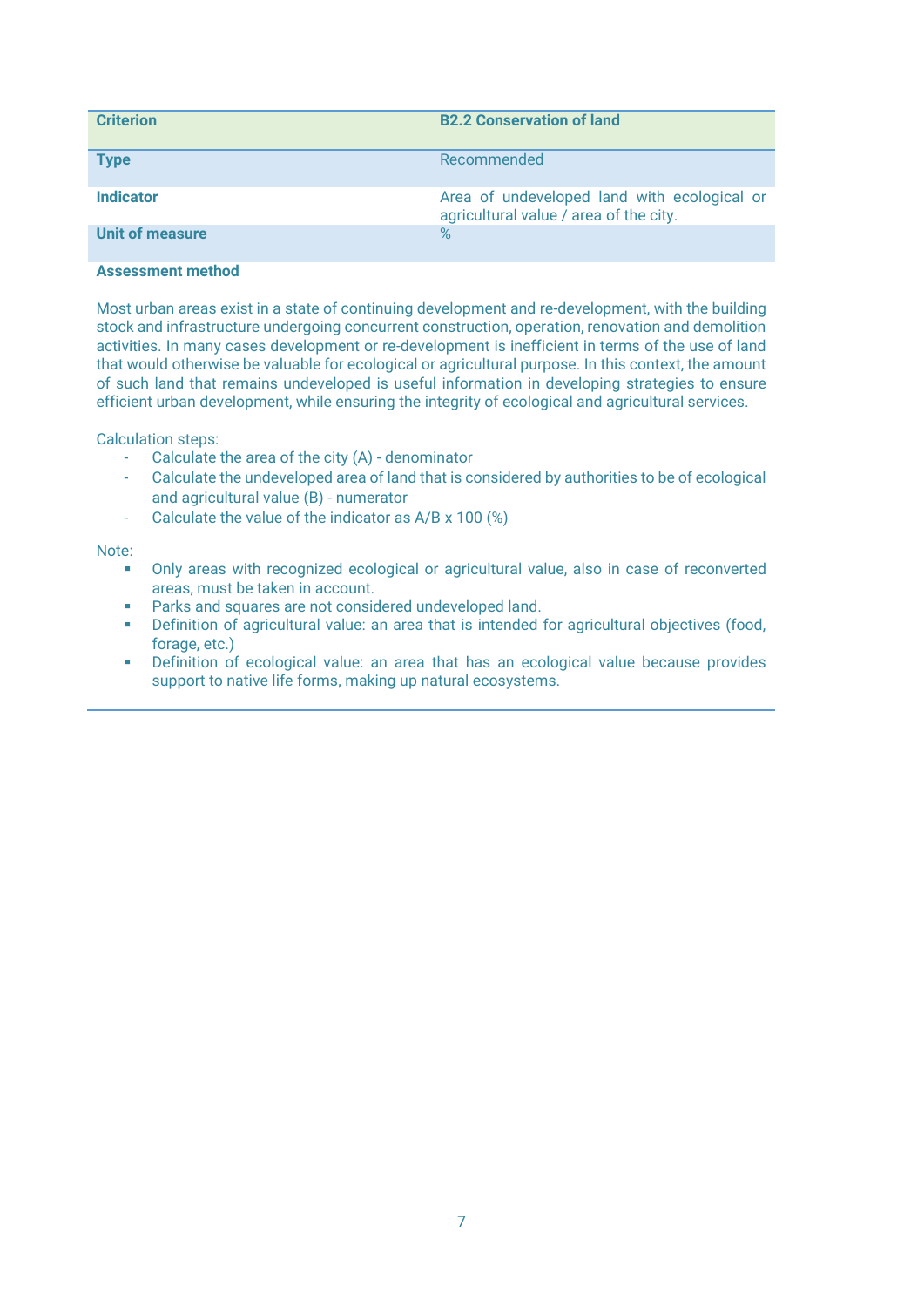| <b>Criterion</b>       | <b>B2.3 Permeability of land</b>               |
|------------------------|------------------------------------------------|
| <b>Type</b>            | Recommended                                    |
| <b>Indicator</b>       | Area of permeable surfaces on total city area. |
| <b>Unit of measure</b> | $\%$                                           |

Permeability of land is the capacity to transmit water to the soil. It is a very important issue connected to the water recharging of aquifers and the reduction of effluents. Soil sealing - the covering of the ground by an impermeable material – is one of the main causes of soil degradation. Soil sealing often affects increases the risk of flooding and water scarcity and contributes to global warming.

Calculation steps:

- Calculate the size (Sa) of the city area (m<sup>2</sup>)
- Calculate the size of the surfaces with a different paving or occupied by constructions in the city area (i.e. green areas, surfaces paved with asphalt, surfaces occupied by buildings, etc.). Include all the surfaces in the city area so that:

$$
S_a = \sum_{i=1}^n S_{a,1}
$$

 $S<sub>a</sub>$  = total surface of the city area  $S_{a,i}$  = surface i-th in the city area (m<sup>2</sup>)

Calculate the real permeability of soil considering the permeability coefficient of each surface.

$$
S_{a,perm} = \sum_{i=1}^{n} (S_{a,i} \times \alpha_i)
$$

 $S_{a,i}$  = i-th surface in the city area (m<sup>2</sup>) αi= permeability coefficient of the i-th surface

$$
\frac{1}{5} \quad \text{Calculate the indicator's value as: } \frac{s_{aperm}}{sa} \times 100
$$

#### **Note:**

- Reference permeability coefficients:
- $Grass = 1$
- Gravel =  $0.9$
- Sand =  $0.9$
- Plastic gratings filled with land/grass =  $0.8$
- Concrete gratings leaning on the grass = 0,6
- Concrete gratings leaning on gravel = 0,6
- Interlocking elements leaning on sand = 0,3
- Interlocking elements leaning on gravel = 0,3
- Interlocking elements leaning on concrete pavement = 0
- Continuous pavements leaning on concrete = 0
- Asphalt  $= 0$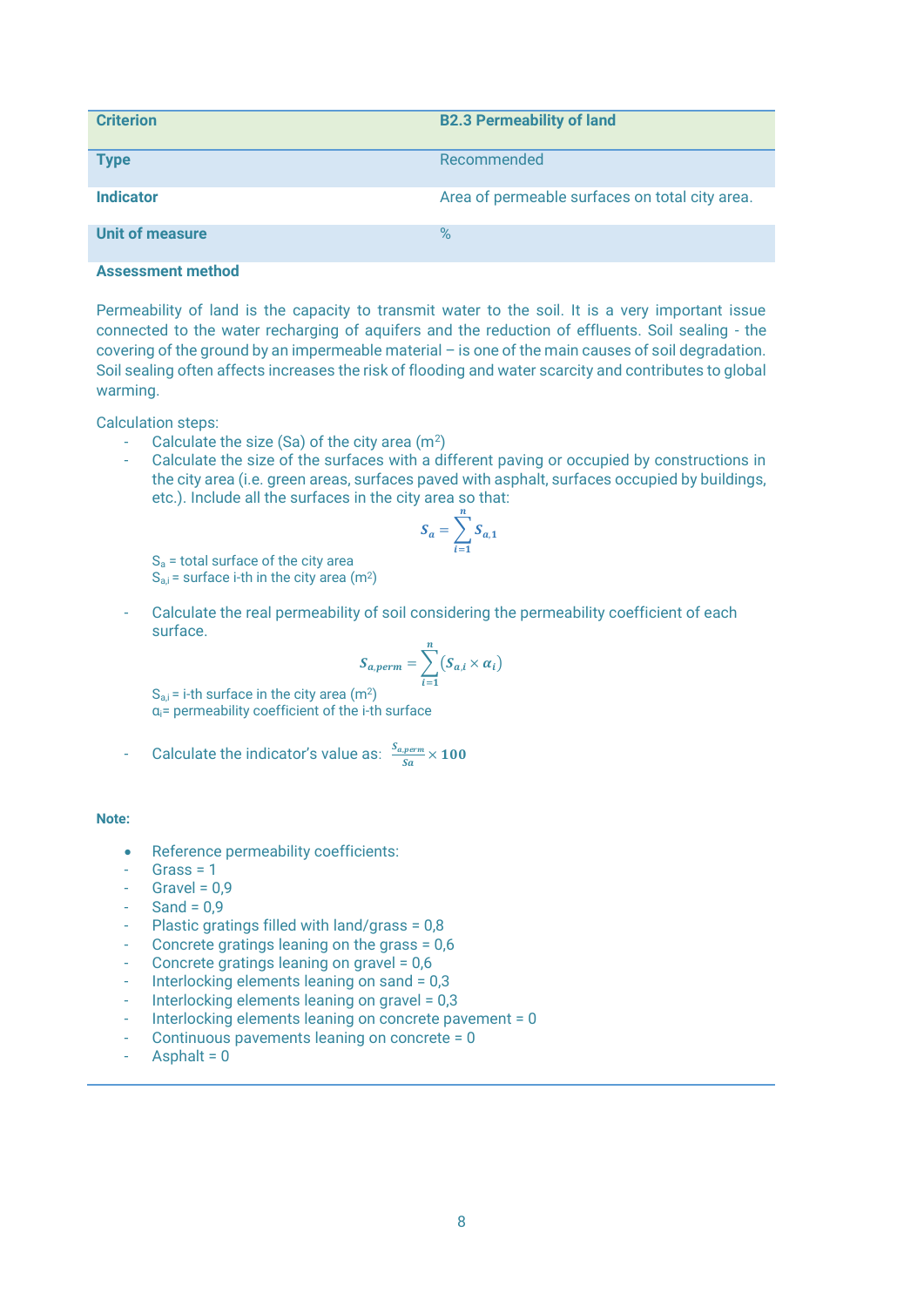# **B.3 Local transport**

| <b>Criterion</b> | <b>B3.1 Availability of [high capacity] public</b><br>transport systems                                                                                                 |
|------------------|-------------------------------------------------------------------------------------------------------------------------------------------------------------------------|
| <b>Type</b>      | Mandatory                                                                                                                                                               |
| <b>Indicator</b> | Sum of the kilometers of public transport<br>systems (including high capacity) operating<br>within the city divided by one 100,000th of the<br>city's total population. |
| Unit of measure  | Km/100.000 inhabitants                                                                                                                                                  |

#### **Assessment method**

A city transportation network plays a major role in satisfying people's need for mobility and can provide awareness about traffic congestion and transportation system flexibility.

Examining the city area as a territory system, allows to emphasize the role of a transport infrastructures for defining the territory relational functions, social and economic links among activities.

Calculation steps:

- Calculate one  $100.000<sup>th</sup>$  of the city's total population (A) denominator
- Calculate the kilometers of public transport systems (including separately high capacity) operating within the city area (B (and  $B - HC$ ) - numerator
- Calculate the value of the indicator as B/A, expressed as the kilometers of public transport system and of high capacity public transport system per 100 000 population.

Note:

▪ High capacity public transport may include heavy rail metro, subway systems and commuter rail system.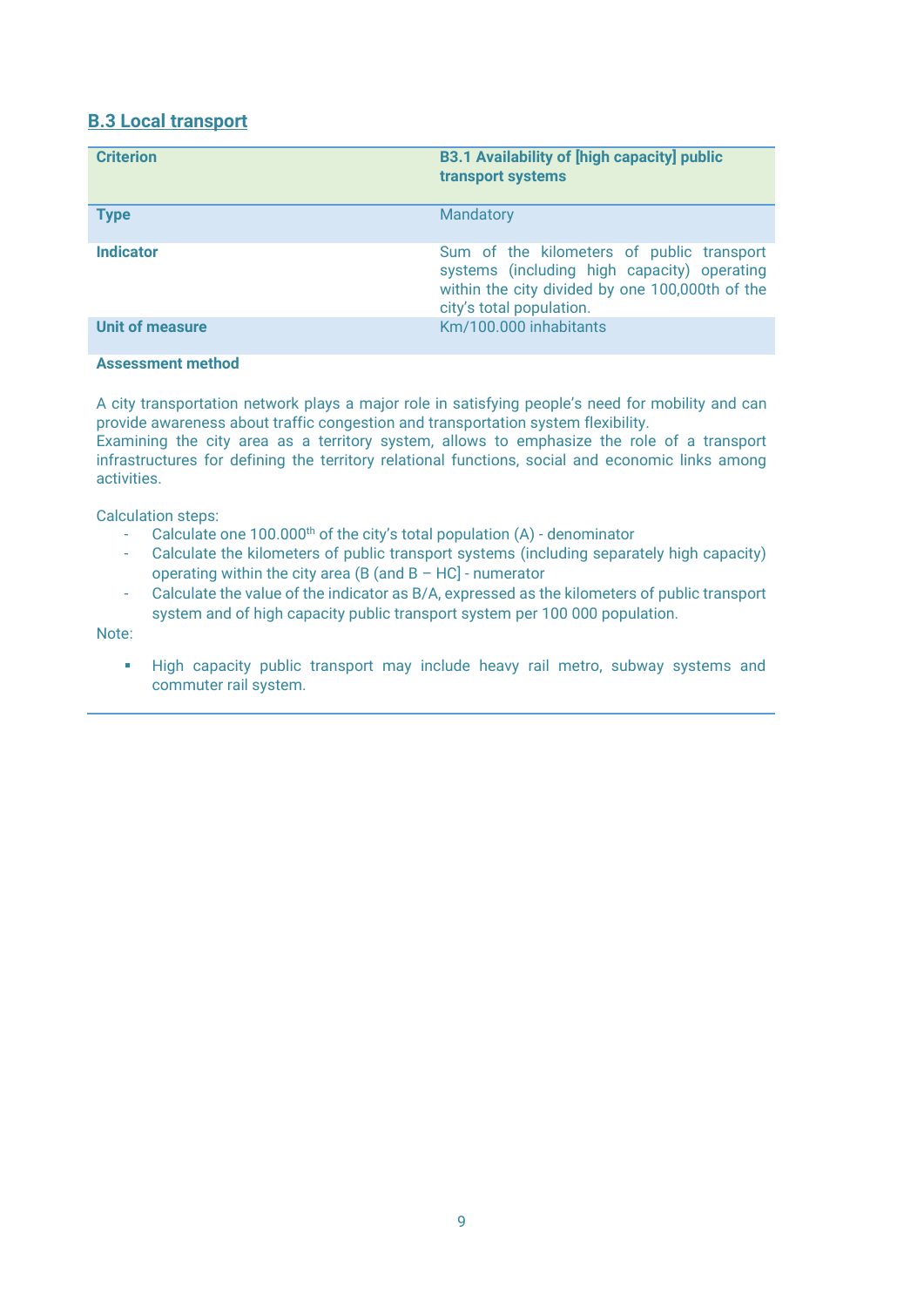| <b>Criterion</b>       | <b>B3.2 Number of personal automobiles per</b><br>capita                                                    |
|------------------------|-------------------------------------------------------------------------------------------------------------|
| <b>Type</b>            | Recommended                                                                                                 |
| <b>Indicator</b>       | number of registered<br>Total<br>personal<br>automobiles in a city divided by the total city<br>population. |
| <b>Unit of measure</b> | n/inhabitant                                                                                                |

The reduction of private vehicle use brings to a better quality of air and to a reduction of greenhouse gases emission. This result is generally only achieved when other transport options are good. Education and information also play a key role to change the behavior of citizens. The number of personal automobiles per capita provides an information about the need for further transport facilities.

Calculation steps:

- Calculate the total city population (A) denominator
- Calculate the total number of registered personal automobiles in the city (B) numerator
- Calculate the value of the indicator as A/B (n/inhabitant)

Note:

▪ The total number of registered personal automobiles shall include automobiles used for personal use by commercial enterprises. This number shall not include automobiles, trucks and vans that are used for the delivery.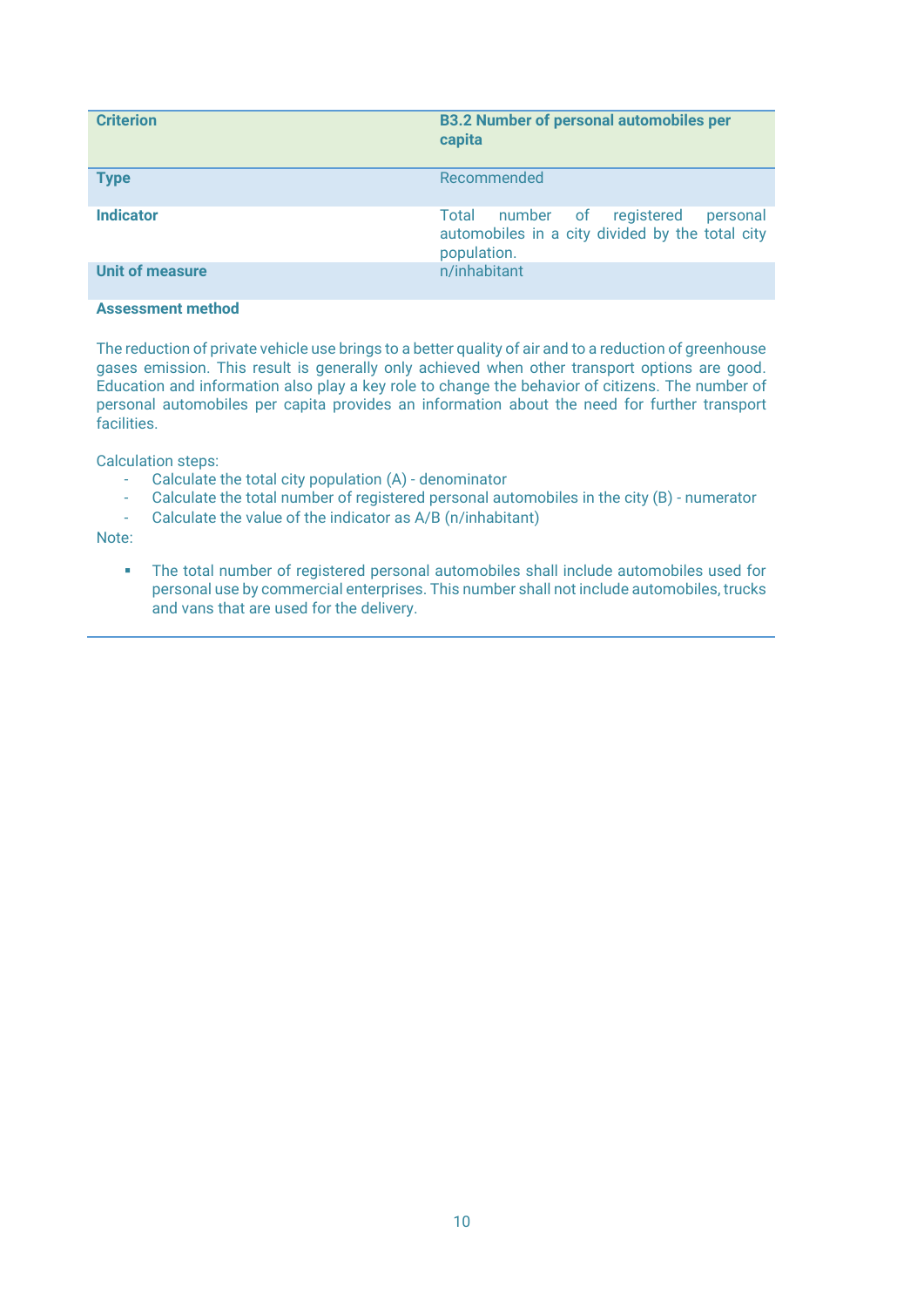| <b>Criterion</b> | <b>B3.3 Extent and connectivity of bicycle paths</b>                    |
|------------------|-------------------------------------------------------------------------|
| <b>Type</b>      | Recommended                                                             |
| <b>Indicator</b> | Aggregate length of bicycle paths in the city per<br>100,000 residents. |
| Unit of measure  | Km/100.000 inhabitants                                                  |

The purpose of this criterion is to encourage the use of bicycles as an alternative to the private car. This would lead to a decrease in congestion levels of roads, as well as a reduction in pollution, with a significant improvement in air quality. The availability of a quality network of bicycle paths in the city, in terms of extension and connectivity, is a key element to promote the use of bicycles as alternative mode of transport.

Calculation steps:

- Calculate the total city population (A) denominator
- Calculate the linear kilometers of safe cycle tracks in the city (B) numerator
- Calculate the value of the indicator as B/A (Km/100.000 inhabitant)

#### Note:

- **•** The criterion considers only the linear meters of safe cycle path, that is a protected path, exclusively reserved to bicycles or shared with pedestrians (pedestrian and cycle path), marked by special signs which indicate it, as well as strips that surround along its way.
- This criterion evaluates, without distinctions, cycle paths on reserved lane and the shared with pedestrians one. In additional are also counted cycle paths in the green areas.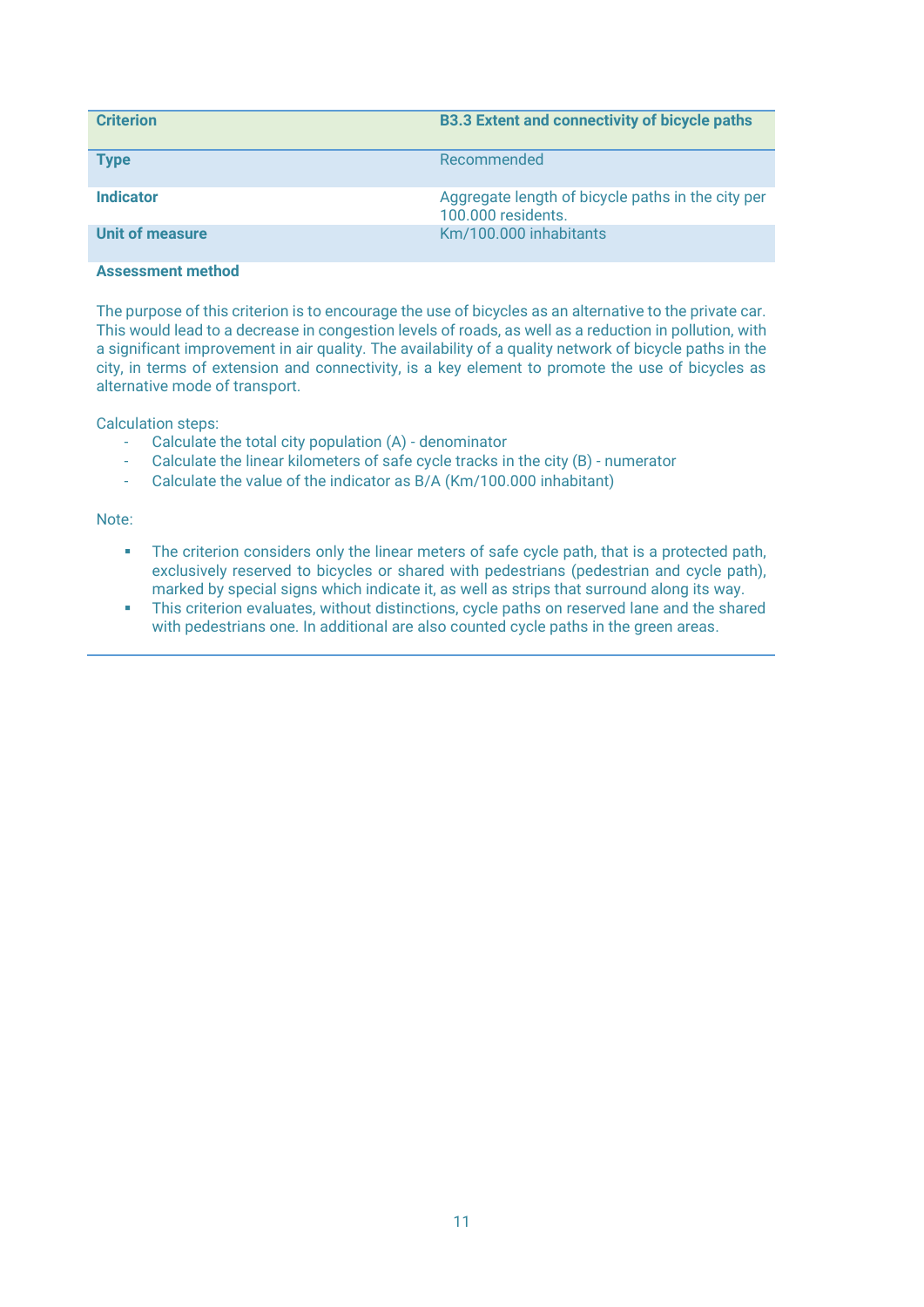# **B.4 Pollution and waste**

| <b>Criterion</b>       | <b>B4.1 Municipal solid waste collection</b>                            |
|------------------------|-------------------------------------------------------------------------|
| <b>Type</b>            | Mandatory                                                               |
| <b>Indicator</b>       | Total municipal solid waste produced in the<br>municipality per person. |
| <b>Unit of measure</b> | Tons/inhabitant                                                         |

#### **Assessment method**

This indicator provides information about the amount of waste a city is producing. This aspect is strictly connected with the environmental problems related to the production of waste and the management of the solid waste in a city. This last aspect is fundamental because contributes significantly to public health.

Calculation steps:

- Calculate the total amount of solid waste (household and commercial) generated in tons (A) - numerator
- Calculate the total city population (B) denominator
- Calculate the value of the indicator as A/B, as total municipal solid waste collected per capita in tons

#### Note:

Municipal waste shall refer to waste collected by or on behalf of municipalities.

Municipal waste should include waste originating from:

- **■** households:
- commerce and trade, small businesses, office buildings and institutions (e.g. schools, hospitals, government buildings).

The definition should also include:

- bulky waste (e.g. white goods, old furniture, mattresses);
- garden waste, leaves, grass clippings, street sweepings, the content of litter containers, and market cleansing waste, if managed as waste;
- waste from selected municipal services, i.e. waste from park and garden maintenance, waste from street cleaning services (e.g. street sweepings, the content of litter containers, market cleansing waste), if managed as waste.

The definition shall exclude:

- waste from municipal sewage network and treatment;<br>■ municipal construction and demolition waste
- municipal construction and demolition waste.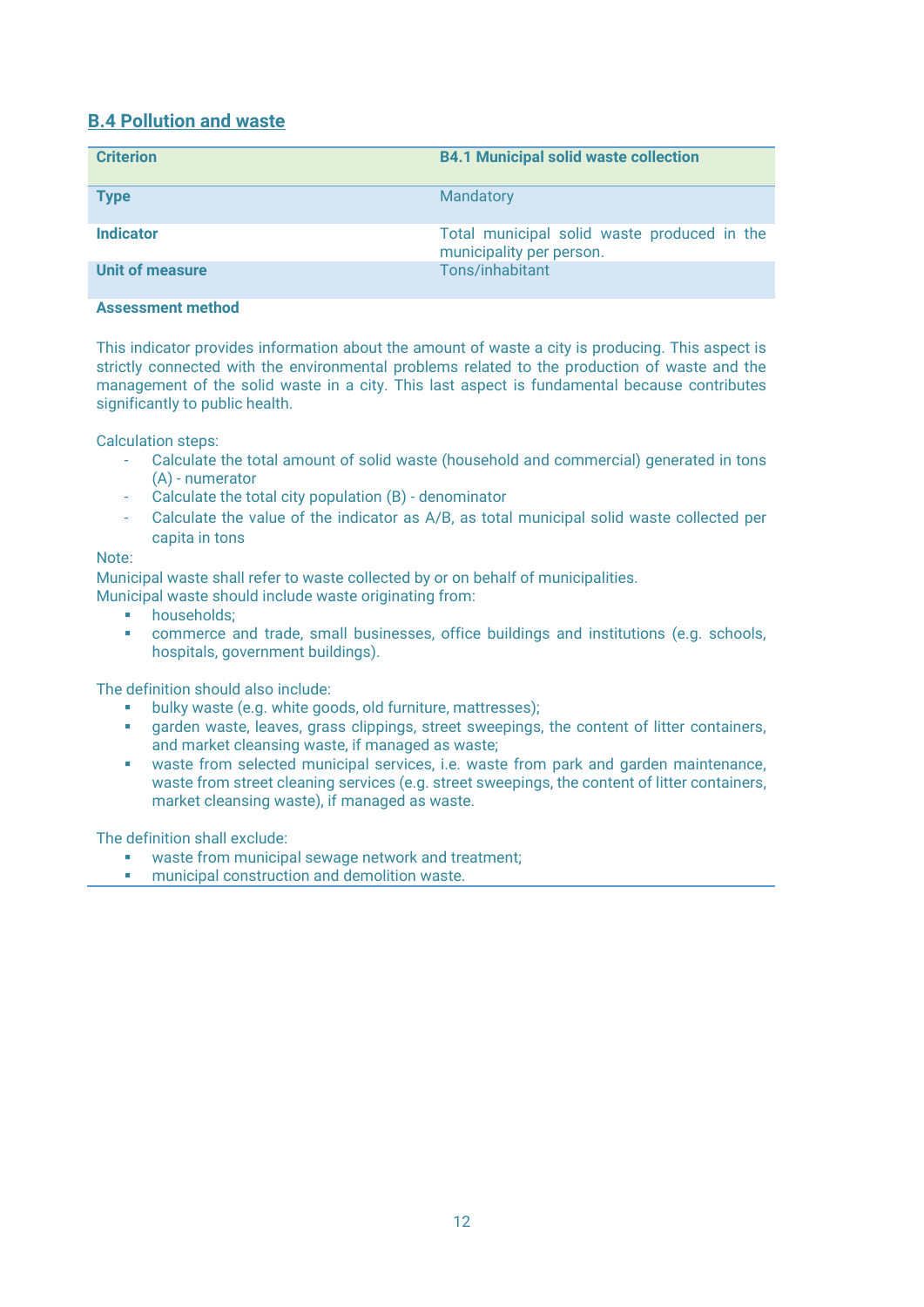| <b>Criterion</b> | <b>B4.2 Solid Waste Recycling</b>                                                                                                              |
|------------------|------------------------------------------------------------------------------------------------------------------------------------------------|
| <b>Type</b>      | Recommended                                                                                                                                    |
| <b>Indicator</b> | Total amount of the city's solid waste that is<br>recycled in tons divided by the total amount of<br>solid waste produced in the city in tons. |
| Unit of measure  | $\%$                                                                                                                                           |

Recycling is the recovery and reuse of materials from wastes. Solid waste recycling refers to the reuse of manufactured goods from which resources can be recovered and reused. Important component of the city environmental management are the methods of disposal of solid waste and the levels of collection. An efficient collection, management and recycling of urban solid waste is an important strategy that can yield multiple improvements in both environment preservation and health.

Calculation steps:

- Calculate the total amount of the city's solid waste that is recycled in tons (A) numerator
- Calculate the total amount of solid waste produced in the city in tons (B) denominator
- Calculate the value of the indicator as A/B x 100 (%)

Note:

- Recycled materials shall denote those materials diverted from the waste stream, recovered, and processed into new products following local government permits and regulations.
- Hazardous waste that is produced in the city and is recycled shall be reported.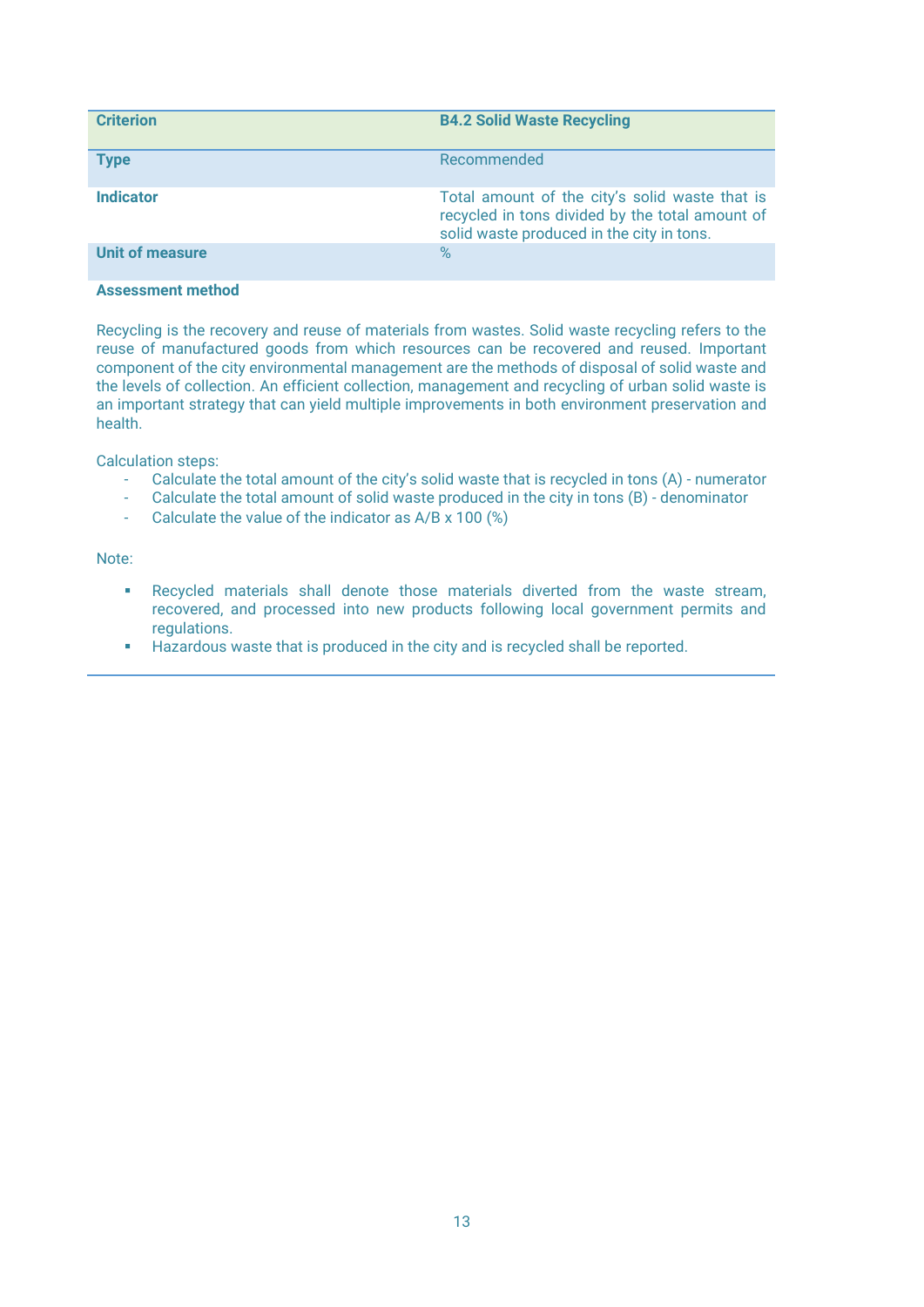| <b>Criterion</b>       | <b>B4.3 Water treatment</b>                                                                                                                                         |
|------------------------|---------------------------------------------------------------------------------------------------------------------------------------------------------------------|
| <b>Type</b>            | Mandatory                                                                                                                                                           |
| <b>Indicator</b>       | Total amount of the city's wastewater that has<br>undergone a primary treatment divided by the<br>total amount of wastewater produced in the city<br>and collected. |
| <b>Unit of measure</b> | $\%$                                                                                                                                                                |

Wastewater treatment is a process used to remove contaminants and convert wastewater into an effluent that can be returned to the water cycle with minimum impact on the environment. The wastewater treatment system is a major indicator of the level of local development and of community health.

Calculation steps:

- Calculate the total amount of the city's wastewater that has undergone primary treatment (A) - numerator
- Calculate the total amount of wastewater produced in the city and collected (B) denominator
- Calculate the value of the indicator as A/B x 100 (%)

Note:

- **•** Primary wastewater treatment shall refer to the physical separation of suspended solids from the wastewater flow using primary clarifiers.
- Some cities have no system for treating wastewater, this shall be reported.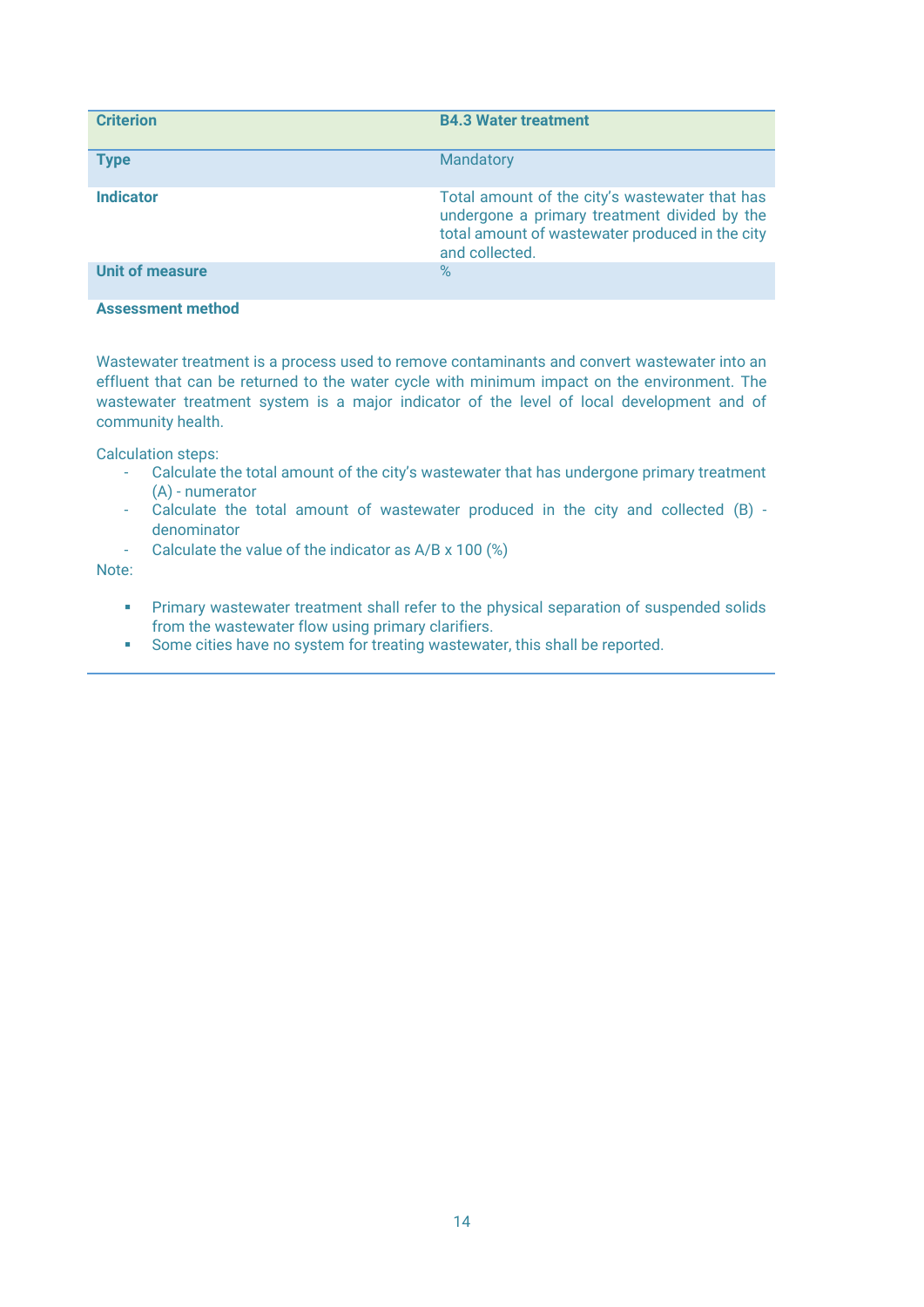| <b>Criterion</b>       | (PM2.5)<br>particulate<br><b>B4.4</b> Fine<br>matter<br>concentration |
|------------------------|-----------------------------------------------------------------------|
| <b>Type</b>            | Recommended                                                           |
| <b>Indicator</b>       | Annual mean concentration of PM2,5                                    |
| <b>Unit of measure</b> | mg/m3                                                                 |

PM2.5 describes fine inhalable particles, with diameters that are generally 2.5 micrometers and smaller. Fine particulate matter can cause major health problems in cities, predominantly to the respiratory and cardiovascular systems and to control the level of these fine particles, air quality monitors measure concentrations of PM throughout the city. Major sources of PM2.5 particulates include wood combustion, gasoline-powered motor vehicle and diesel exhaust and road dust.

- Collect and calculate the mean PM2,5 concentration value measured over one year by each monitoring station installed in the city
- Calculate the indicator as mean of the values calculated in the previous step (mg/m3)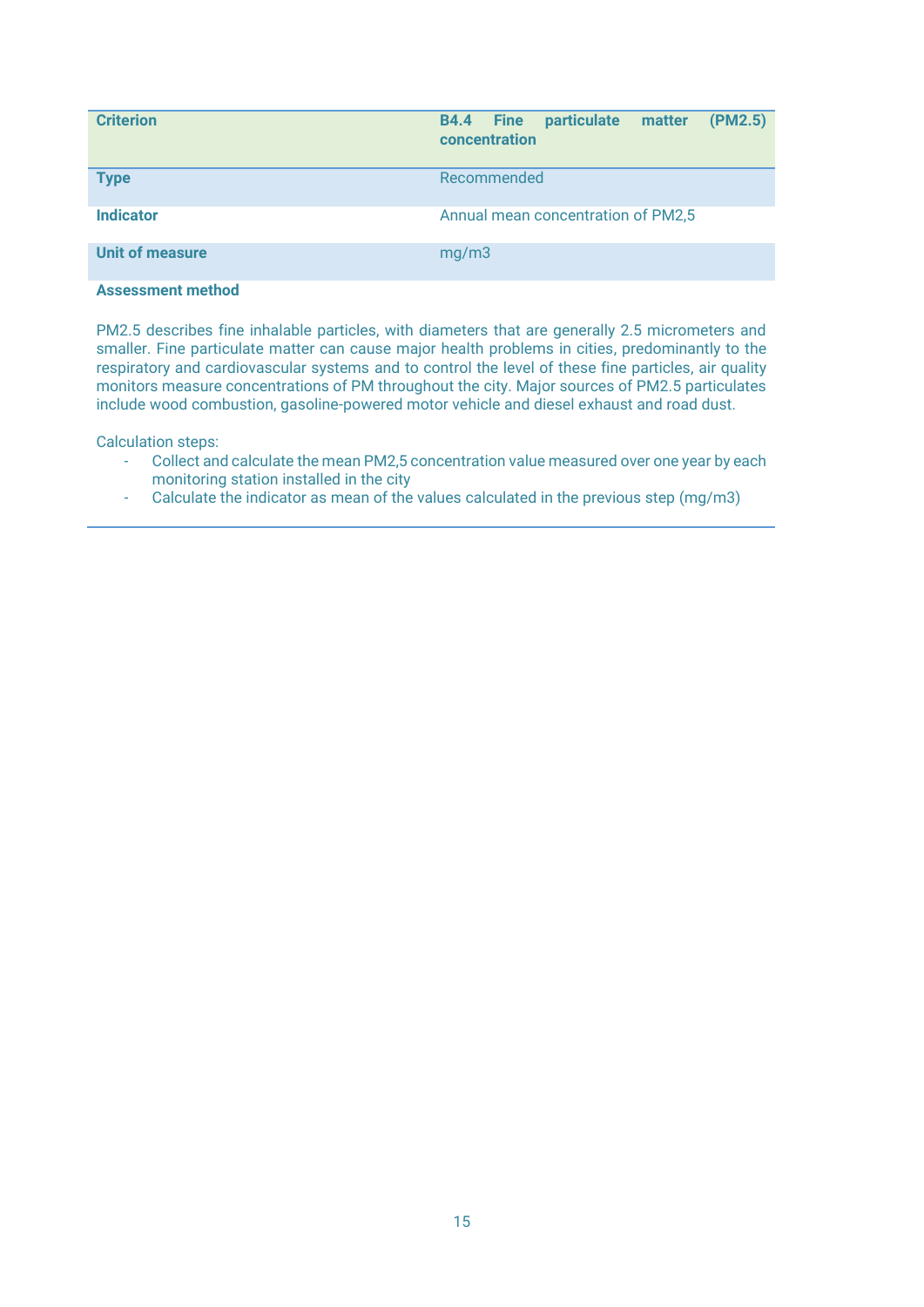| <b>Criterion</b> | <b>B4.5 Particulate matter (PM10) concentration</b> |
|------------------|-----------------------------------------------------|
| <b>Type</b>      | Recommended                                         |
| <b>Indicator</b> | Annual mean concentration of PM10                   |
| Unit of measure  | mq/m <sup>3</sup>                                   |

Particulate matter (PM10) pollution consists of very small liquid and solid particles floating in the air. PM10 is a mixture of materials that can include smoke, soot, dust, salt, acids, and metals. Particulate matter also forms when gases emitted from motor vehicles and industry undergo chemical reactions in the atmosphere. PM10 is among the most harmful of all air pollutants. When inhaled these particles evade the respiratory system's natural defenses and lodge deep in the lungs. The criterion allows to evaluate the level of exposition of inhabitants to PM10 in the city area.

- Collect and calculate the mean PM10 concentration value measured over one year by each monitoring station installed in the city
- $\,$  Calculate the indicator as mean of the values calculated in the previous step (mg/m $^3$ )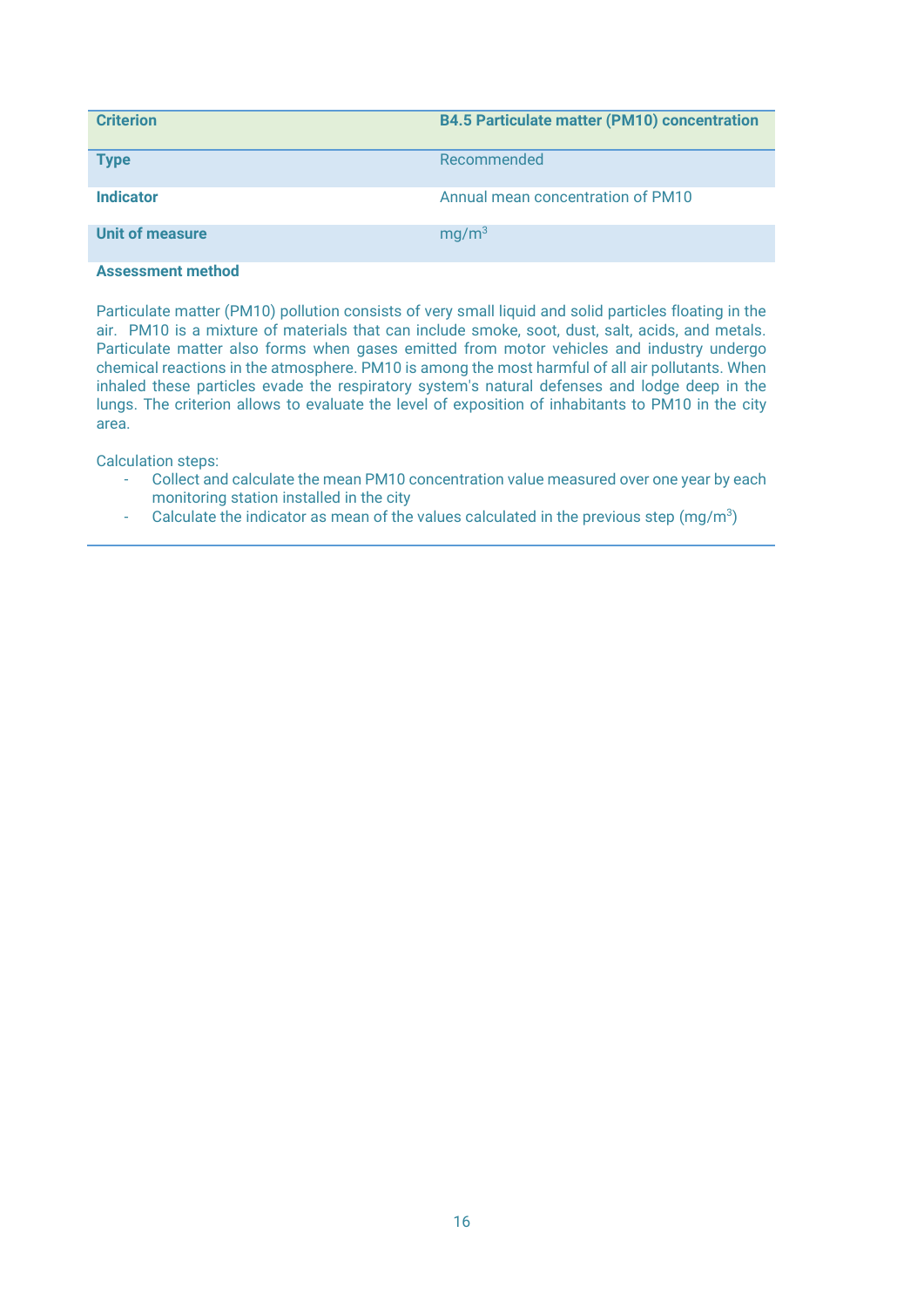| <b>Criterion</b>       | <b>B4.6 Industrial solid waste reduction</b>                              |
|------------------------|---------------------------------------------------------------------------|
| <b>Type</b>            | Recommended                                                               |
| <b>Indicator</b>       | Annual industrial solid waste reduction by the<br>manufacturing industry. |
| <b>Unit of measure</b> | Tons/year                                                                 |

This indicator provides information about the resource efficiency of the high-impact manufacturing companies operating in the city. This aspect is important to assess how the city is managing the pollution that is stemming from industrial activities. If not well assessed and managed in collaboration with the national government, waste from industrial sites can threaten the public health. Furthermore, waste producing industries are less competitive, especially if they are export agents.

Calculation steps:

- Calculate the total amount of solid waste generated in tons in selected high impact industry sectors

Industrial waste includes waste originating from:

- High impact manufacturing sector (including cement, construction, agro-food, textiles);<br>■ Industrial zones
- **Industrial zones**

This indicator assesses the impact achieved via support given to the **private s**ector-focused projects on pollution prevention and Circular Economy based waste management. Waste reduction can be achieved by **upgrading recycling equipment**, **incre**asing the use of waste for fuel, improved packaging design, **the exchange of reusabl**e by-products between companies. These results can be achieved by municipal programmes providing technical assistance to identify /assess /enhance investments in waste minimisation and material reuse. innovative schemes which tackle entrenched barriers such as limited access to finance for SMEs operating in the sector and grants which facilitate the adoption of best available technologies. Policy dialogue and communication campaigns related to the promotion of a circular economy can also lead to such results.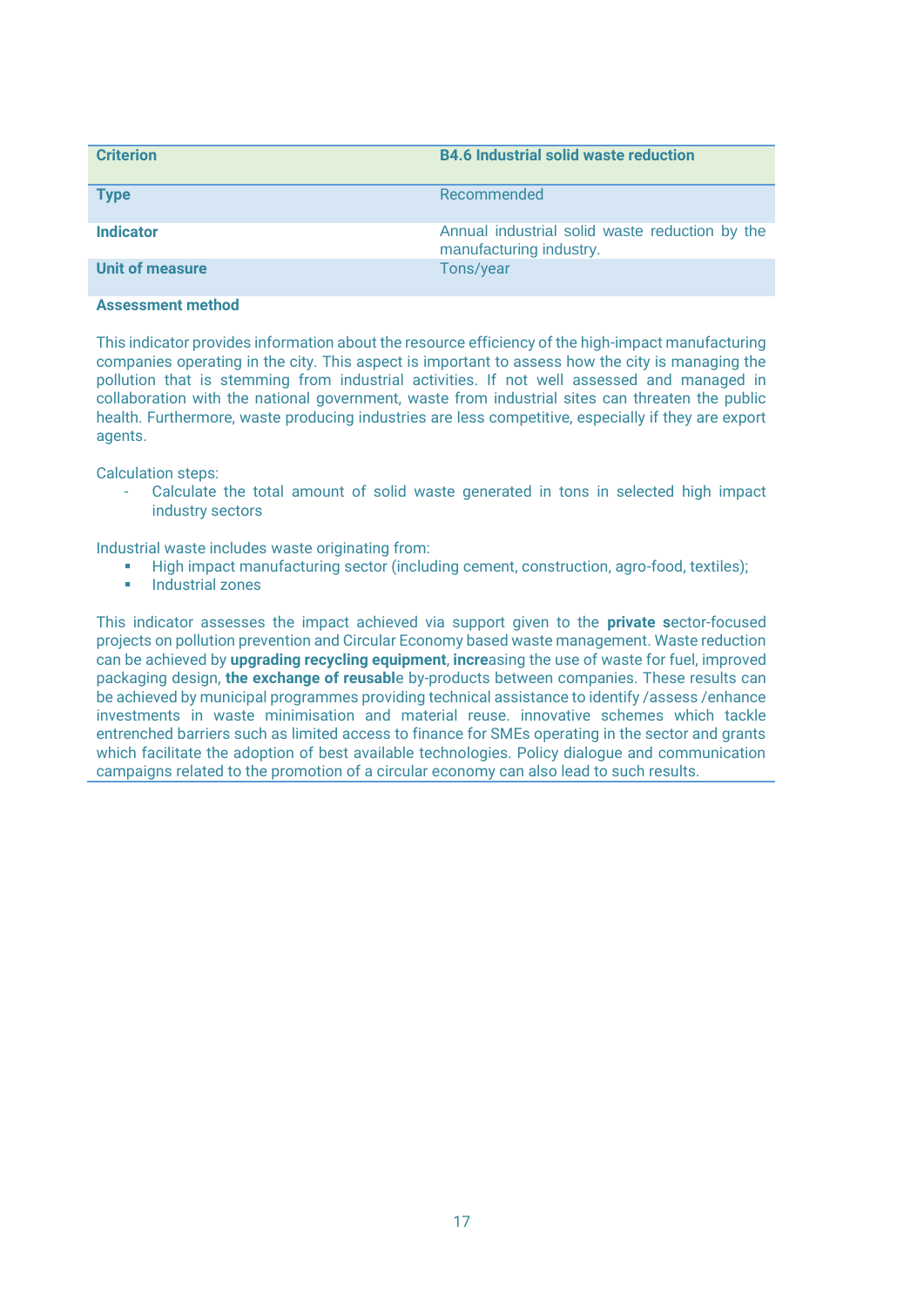# **B.5 Water**

| <b>Criterion</b>       | <b>B5.1 Total water consumption</b>                                                                     |
|------------------------|---------------------------------------------------------------------------------------------------------|
| <b>Type</b>            | Mandatory                                                                                               |
| Indicator              | Total amount of the city's water consumption in<br>liters per day divided by the total city population. |
| <b>Unit of measure</b> | liters/day/person                                                                                       |

# **Assessment method**

The consumption of water depends from different aspects like for example the climate, the price of water, the typology of users of a city, for these reasons water consumption is not constant and in general is higher in cities of higher income. More generally, the improvements of water supply systems can ensure a sustainable water consumption in line with water resources.

- Calculate the total amount of the city's water consumption in liters per day (A) numerator<br>- Calculate the total city population (B) denominator
- Calculate the total city population  $(B)$  denominator
- Calculate the value of the indicator as A/B (liters/days)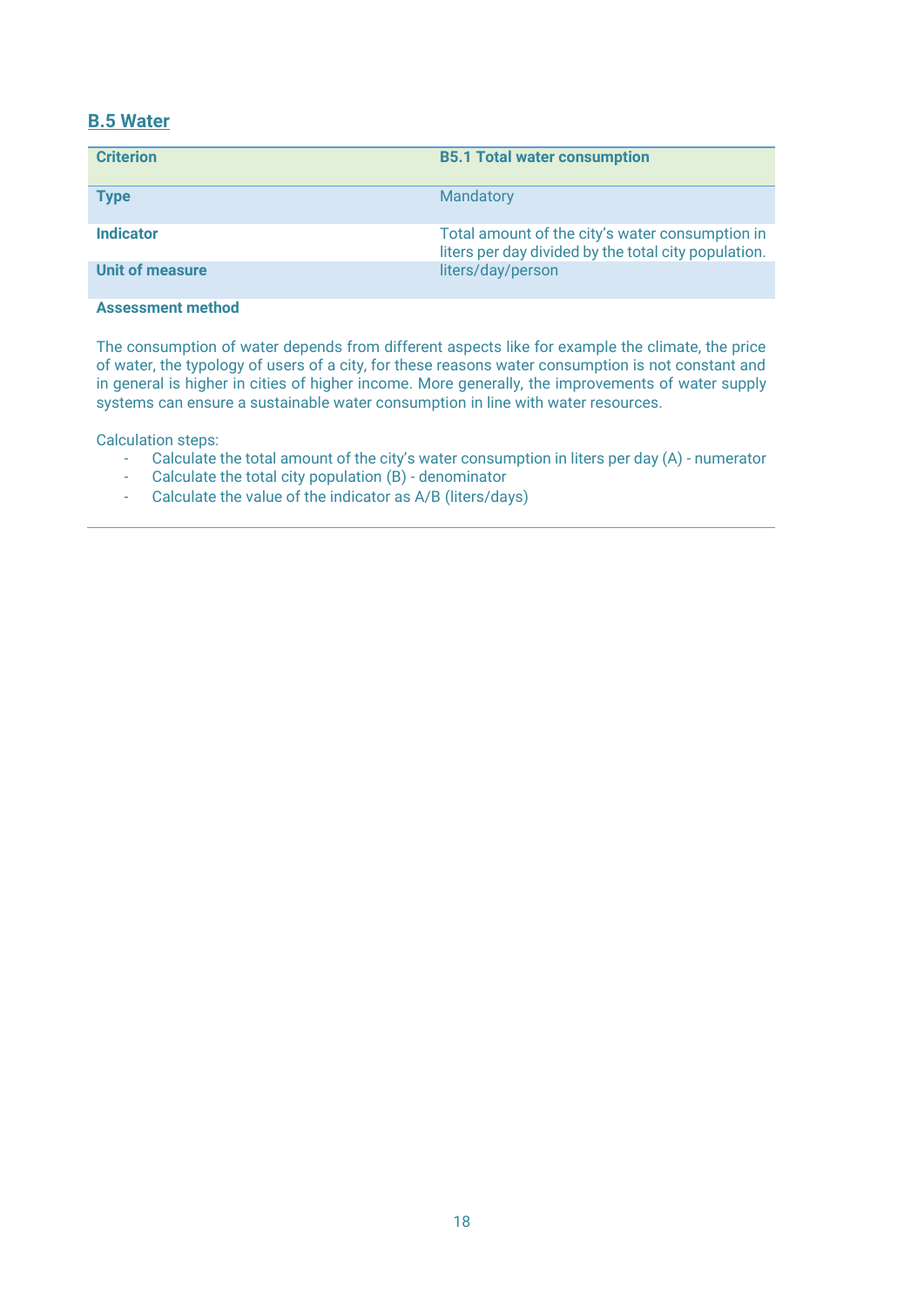# **B.6 Energy**

| <b>Criterion</b>                                | <b>B6.1 Thermal energy consumed by residential</b><br><b>buildings</b>                                                                          |
|-------------------------------------------------|-------------------------------------------------------------------------------------------------------------------------------------------------|
| <b>Type</b>                                     | Recommended                                                                                                                                     |
| <b>Indicator</b>                                | Total final thermal energy consumption for<br>residential buildings operations in kilowatt<br>hours divided by the total population of the city |
| <b>Unit of measure</b>                          | kWh/inhabitant/year                                                                                                                             |
| Actual value of the indicator (2018)            | (value)<br>kWh/inhabitant/year                                                                                                                  |
| <b>Estimated value of the indicator in 2013</b> | (value)<br>kWh/inhabitant/year                                                                                                                  |
| <b>Target value of the indicator for 2023</b>   | (value)<br>kWh/inhabitant/year                                                                                                                  |

#### **Assessment method**

The total final thermal energy consumption represents the overall consumption of residential buildings for heating, cooling and domestic hot water. This information is useful to improve the management of thermal energy generation, consumption, and conservation. The indicator gives an information about the energy performance of the city's building stock.

Calculation steps:

- **-** From energy providers, collect the final thermal energy consumption of residential buildings per energy carrier (i.e. gas, oil, biomass, etc.) in kilowatt hours
- **-** Calculate the total final thermal energy consumption adding up all the consumptions per energy carrier
- **-** Collect the total population of the city
- **-** Calculate the indicator dividing total final thermal energy consumption for residential building operations by the total population of the city

#### **Note:**

**-** In the calculation of the final thermal energy consumption, the following energy uses must be considered: heating, cooling, domestic hot water. If a consumption data concerning one or more uses isn't available, it must be declared in the application form.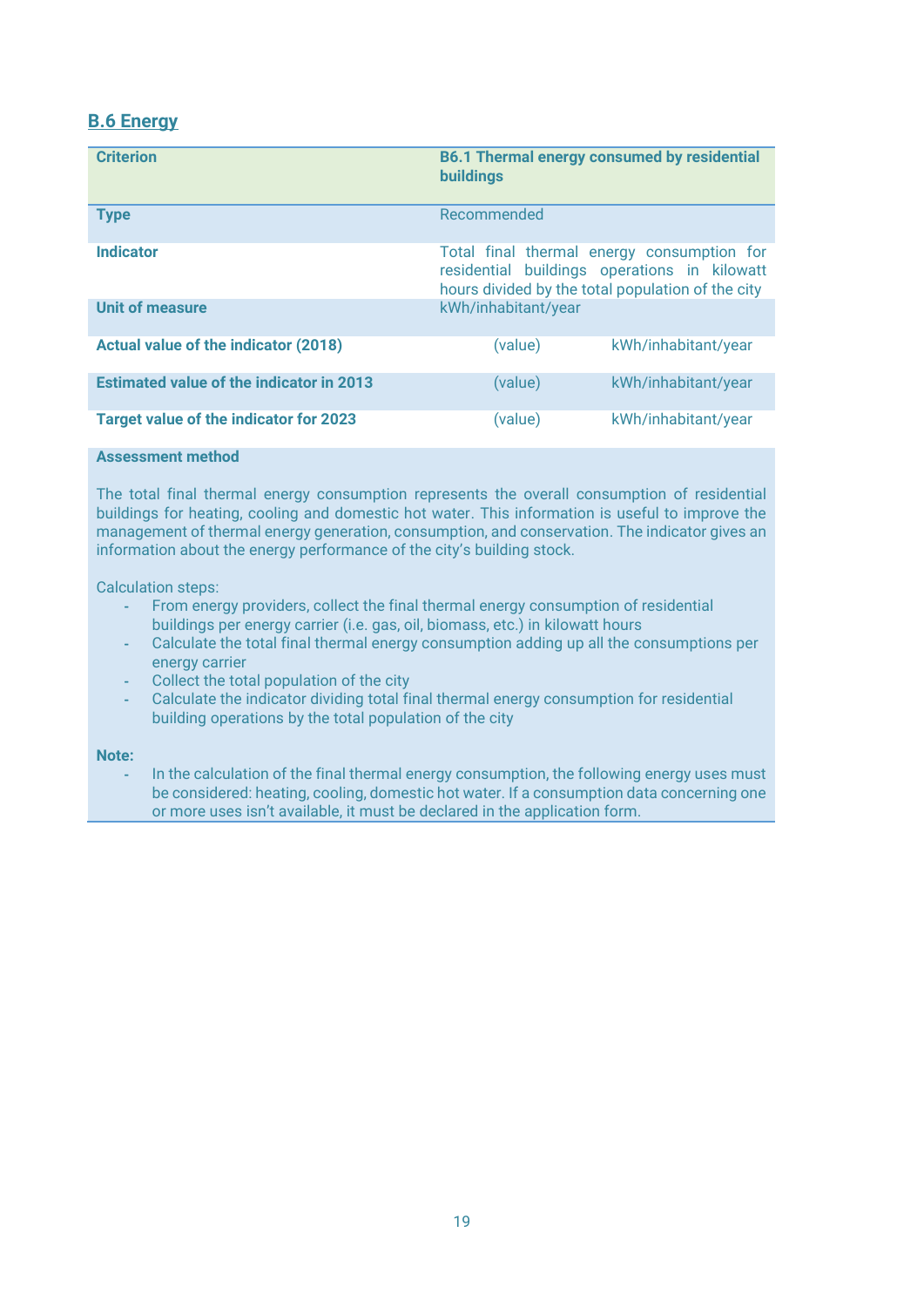| <b>Criterion</b>                                | <b>B6.2 Electrical energy consumed by</b><br>residential buildings                                                                               |                     |
|-------------------------------------------------|--------------------------------------------------------------------------------------------------------------------------------------------------|---------------------|
| <b>Type</b>                                     | Mandatory                                                                                                                                        |                     |
| <b>Indicator</b>                                | Total final electric energy consumption for<br>residential buildings operations in kilowatt<br>hours divided by the total population of the city |                     |
| <b>Unit of measure</b>                          | kWh/inhabitant/year                                                                                                                              |                     |
| Actual value of the indicator (2018)            | (value)                                                                                                                                          | kWh/inhabitant/year |
| <b>Estimated value of the indicator in 2013</b> | (value)                                                                                                                                          | kWh/inhabitant/year |
| <b>Target value of the indicator for 2023</b>   | (value)                                                                                                                                          | kWh/inhabitant/year |

The total final electrical energy consumption represents the overall consumption of residential buildings. This information is useful to improve the management of electricity generation, consumption, and conservation.

Calculation steps:

- **-** Collect the final electric energy consumption data of residential buildings from electricity providers in kilowatt hours
- **-** Collect the total population of the city

**-** Calculate the indicator dividing total final electric energy consumption for residential buildings operation in kilowatt hours by the total population of the city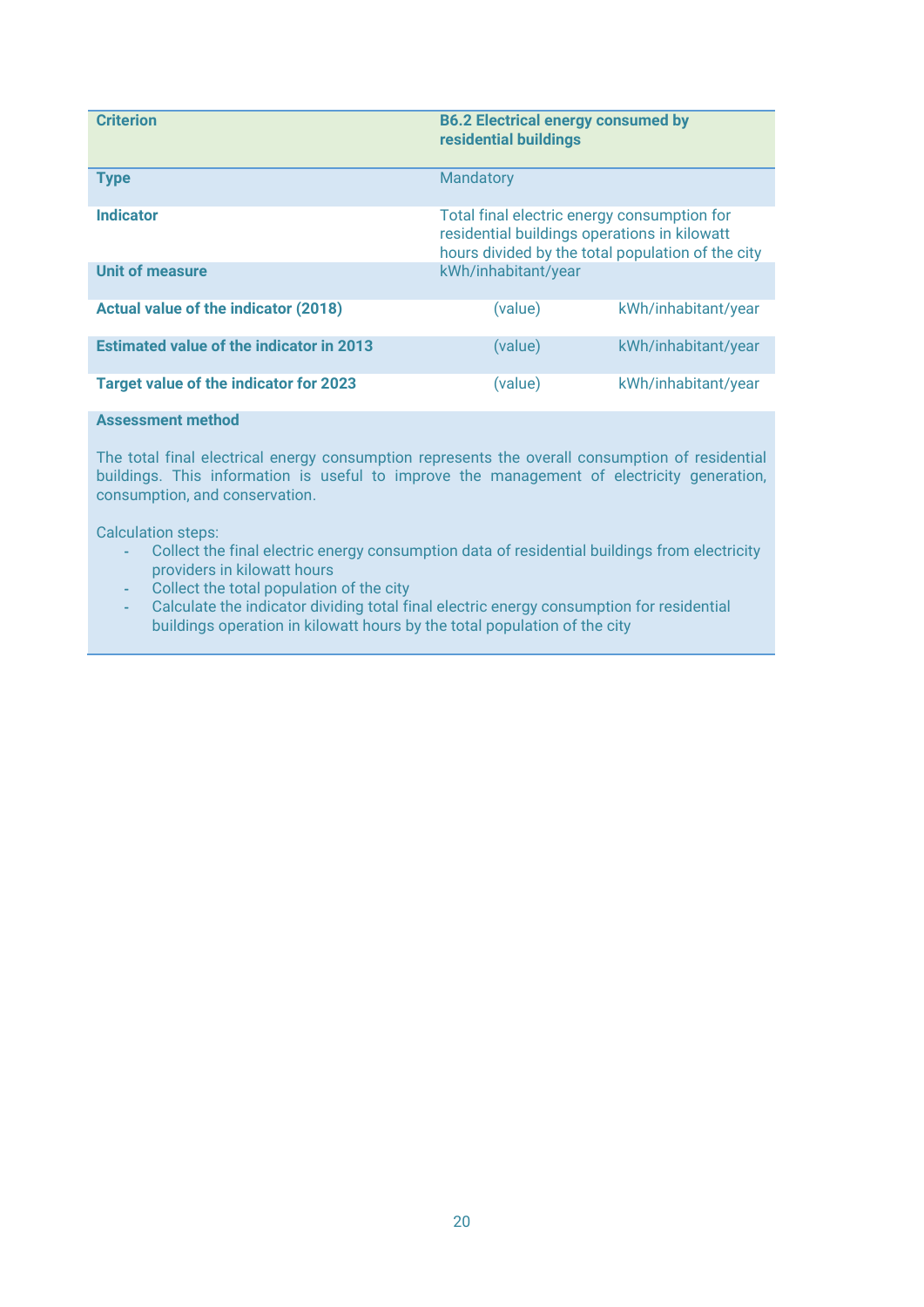| <b>Criterion</b>                                | <b>B6.3 Share of renewable energy relative to</b><br>city's total electric energy consumption                               |      |
|-------------------------------------------------|-----------------------------------------------------------------------------------------------------------------------------|------|
| <b>Type</b>                                     | Recommended                                                                                                                 |      |
| <b>Indicator</b>                                | Total consumption of electricity generated from<br>renewable sources divided by city's total electric<br>energy consumption |      |
| <b>Unit of measure</b>                          | $\%$                                                                                                                        |      |
| <b>Actual value of the indicator (2018)</b>     | (value)                                                                                                                     | $\%$ |
| <b>Estimated value of the indicator in 2013</b> | (value)                                                                                                                     | $\%$ |
| Target value of the indicator for 2023          | (value)                                                                                                                     | $\%$ |

The use of renewable energy sources is a main priority for sustainable development, for reasons such as the minimization of greenhouse gas emissions, security and diversification of energy supply, environmental protection.

Renewable sources shall include:

- **-** Non-combustible renewables: geothermal, solar, wind, hydro, tide and wave energy
- **-** Combustible renewables and waste: biomass (fuelwood, vegetal waste, ethanol), municipal waste (waste collected by local authorities for disposal in a central location to produce heat and/or power) and industrial waste

- **-** Collect the city's total electric energy consumption data from electricity providers. Usually the consumption data are organized in three categories: residential, commercial and industrial (A) - denominator
- **-** Collect the electric energy production by renewable sources from local utility provider, city energy or environment office (B) – numerator
- **-** Calculate the value of the indicator as A/B x 100 (%)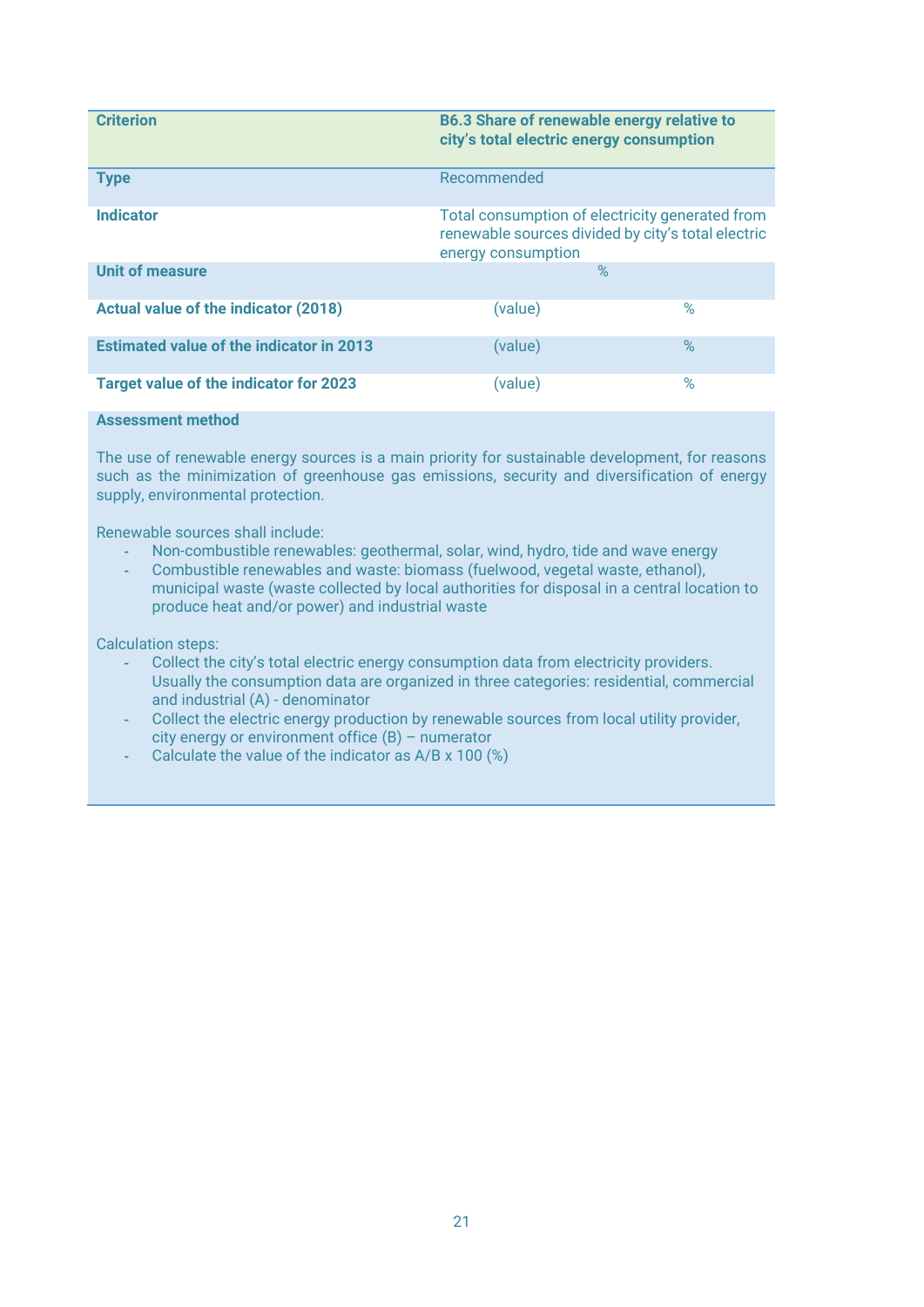# **B.7 Green settlements, building materials and technological systems**

| <b>Criterion</b> | <b>B7.1 Green urban areas</b>                                                                 |
|------------------|-----------------------------------------------------------------------------------------------|
| <b>Type</b>      | Recommended                                                                                   |
| <b>Indicator</b> | Proportion of all vegetated areas within the city<br>boundaries in relation to the total area |
| Unit of measure  | $\%$                                                                                          |

# **Assessment method**

The amount of green areas in the city is a relevant aspect to be considered because performs an important role in improving quality of life by mitigating the urban heat island effect and capturing atmospheric pollutants.

- Calculate the amount of vegetated areas (in hectares) in the city (A) numerator
- Calculate the total area of the city (B) denominator
- Calculate the value of the indicator as A/B (%)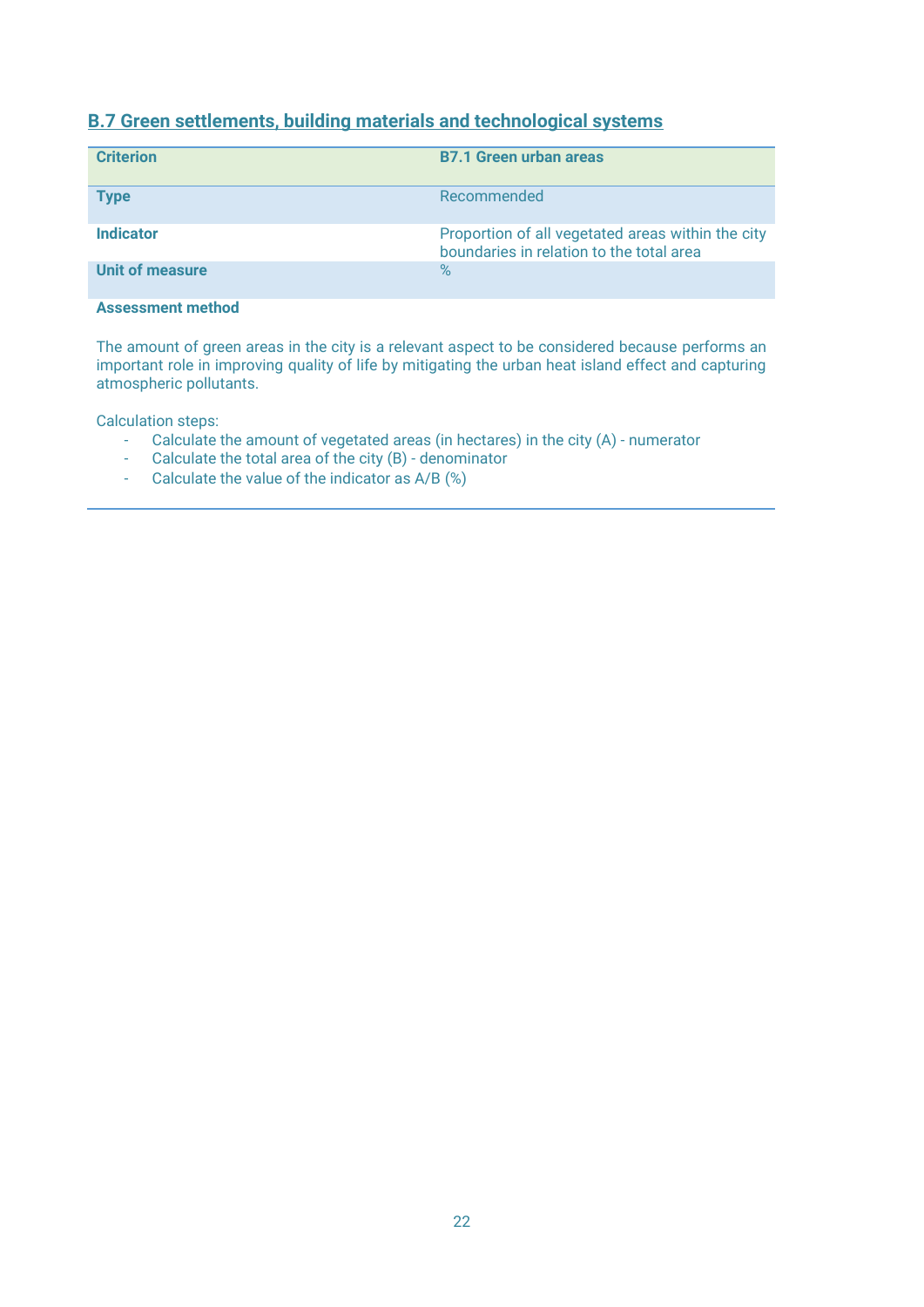| <b>Criterion</b> | <b>B7.2 Green areas in relation to the city</b><br>population                               |
|------------------|---------------------------------------------------------------------------------------------|
| <b>Type</b>      | Mandatory                                                                                   |
| <b>Indicator</b> | Total area of green in the city divided by one<br>100.000th of the city's total population. |
| Unit of measure  | h/100.000 inhabitants                                                                       |

A livable city has a good proportion of green areas with respect to its population.

Green areas in cities provides many advantages for citizens as a space for sport and recreation and the preservation of natural environments. Green areas can improve the urban environment helping regulate air quality and climate. recharging groundwater supplies and protecting lakes and streams from polluted runoff.

- Calculate the total area (in hectares) of green in the city (A) numerator<br>Calculate the one 100 000th of the city's total population (B) denomina
- Calculate the one 100 000th of the city's total population  $(B)$  denominator
- Calculate the value of the indicator as A/B (h/100.000 inhabitants)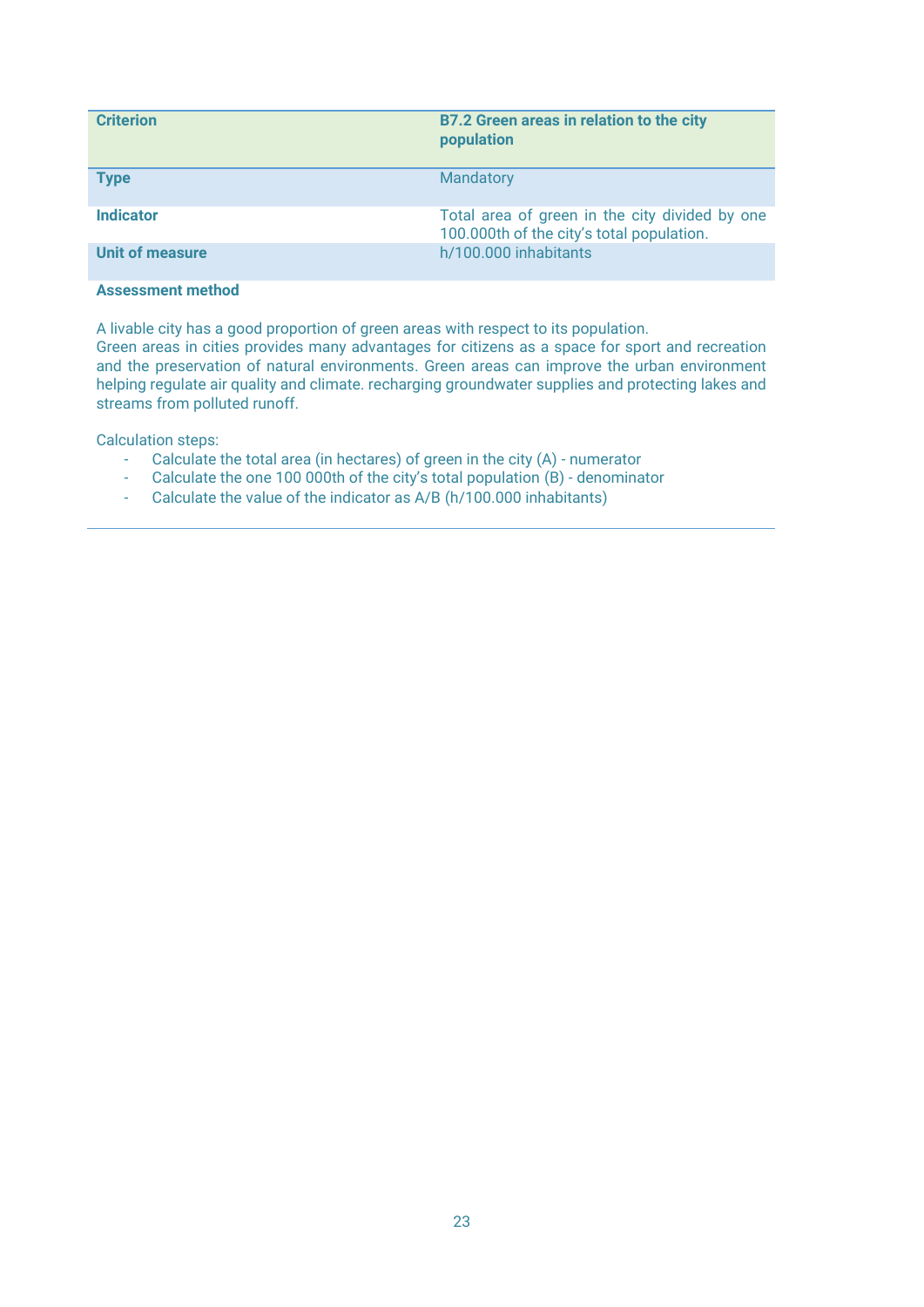| <b>Criterion</b> | <b>B7.3 Green roofs</b>                                                                                        |
|------------------|----------------------------------------------------------------------------------------------------------------|
| <b>Type</b>      | Recommended                                                                                                    |
| <b>Indicator</b> | Aggregate area of building roofs covered with<br>vegetated material divided by the total city's<br>roofs area. |
| Unit of measure  | $\%$                                                                                                           |

A green roof is a roof of a building that is covered with vegetation and a growing medium, planted over a waterproofing membrane. A green roof contributes to minimize the heat island effect in a city and to improve the water absorption.

- Calculate the aggregated area of building roofs in the city (A) denominator
- Calculate the aggregated area of building roofs covered with vegetal material (B) numerator
- Calculate the value of the indicator as B/A x 100 (%)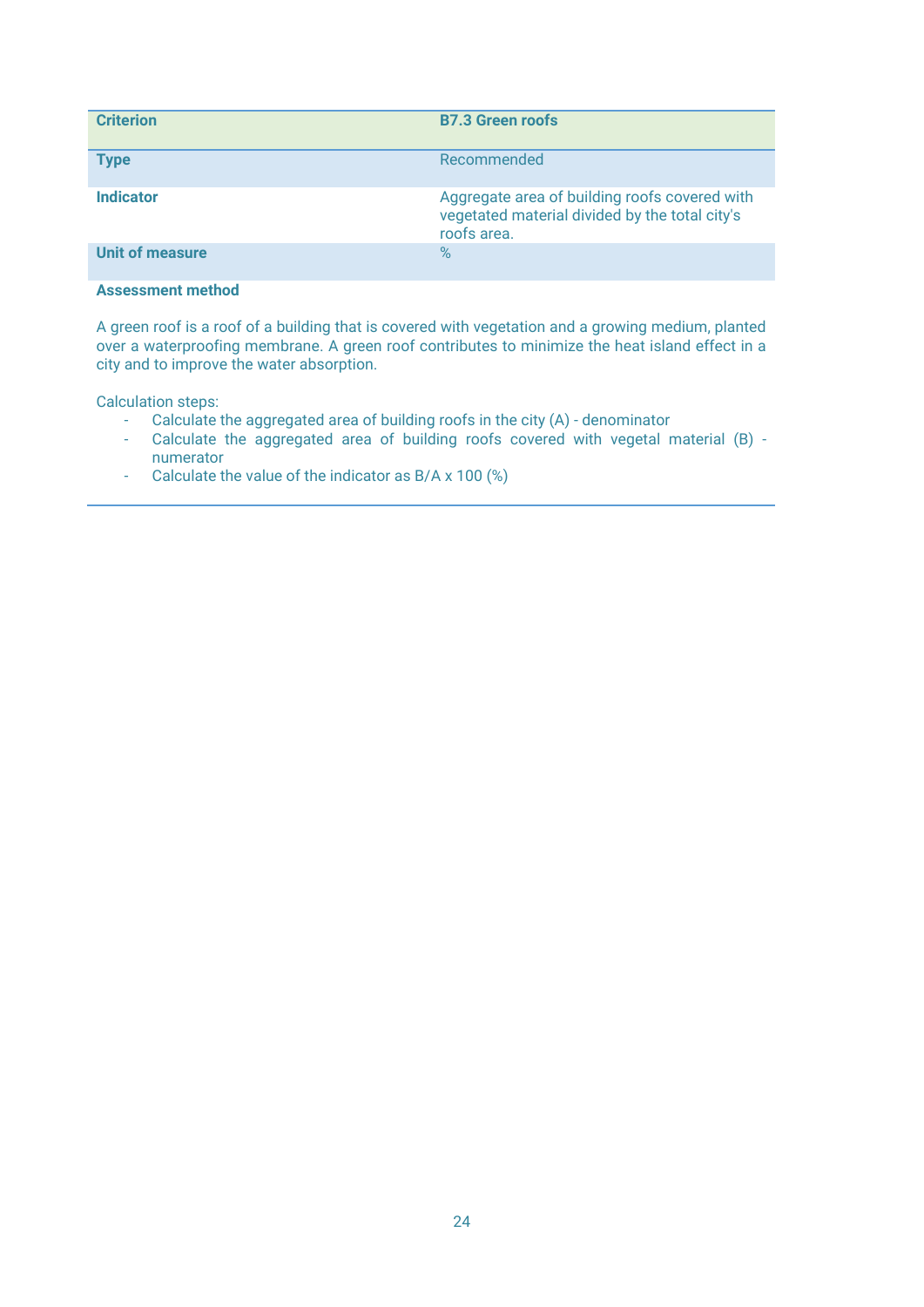# <span id="page-24-0"></span>**C - Social, Economic and Cultural Sustainability C.4 Labour force**

| <b>Criterion</b>       | <b>C4.1 City's unemployment rate</b>                                                                                                                                         |
|------------------------|------------------------------------------------------------------------------------------------------------------------------------------------------------------------------|
| <b>Type</b>            | Mandatory                                                                                                                                                                    |
| <b>Indicator</b>       | Number of working-age city residents who are<br>not in paid employment or self-employment, but<br>available for work, and seeking work divided by<br>the total labour force. |
| <b>Unit of measure</b> | $\%$                                                                                                                                                                         |

#### **Assessment method**

This city's unemployment rate is one of the most significative indicators showing the general performance of the labour market and the condition of the economy. Unemployed persons are individuals without work, actively seeking work and at present available for work. Individuals who are not looking for work but have a perspective of a future job start are considered as unemployed. Individuals that are not actively seeking work (through job searches, meetings, interviews, etc.) are not take into consideration as unemployed or as part of the labour force.

Labour force consists of the sum of all the individuals employed and unemployed, who are able to work.

- Calculate the number of the total labour force (A) denominator
- Calculate the number of working-age city residents who during the survey reference period were unemployed (B) – numerator
- Calculate the value of the indicator as B/A x 100 (%)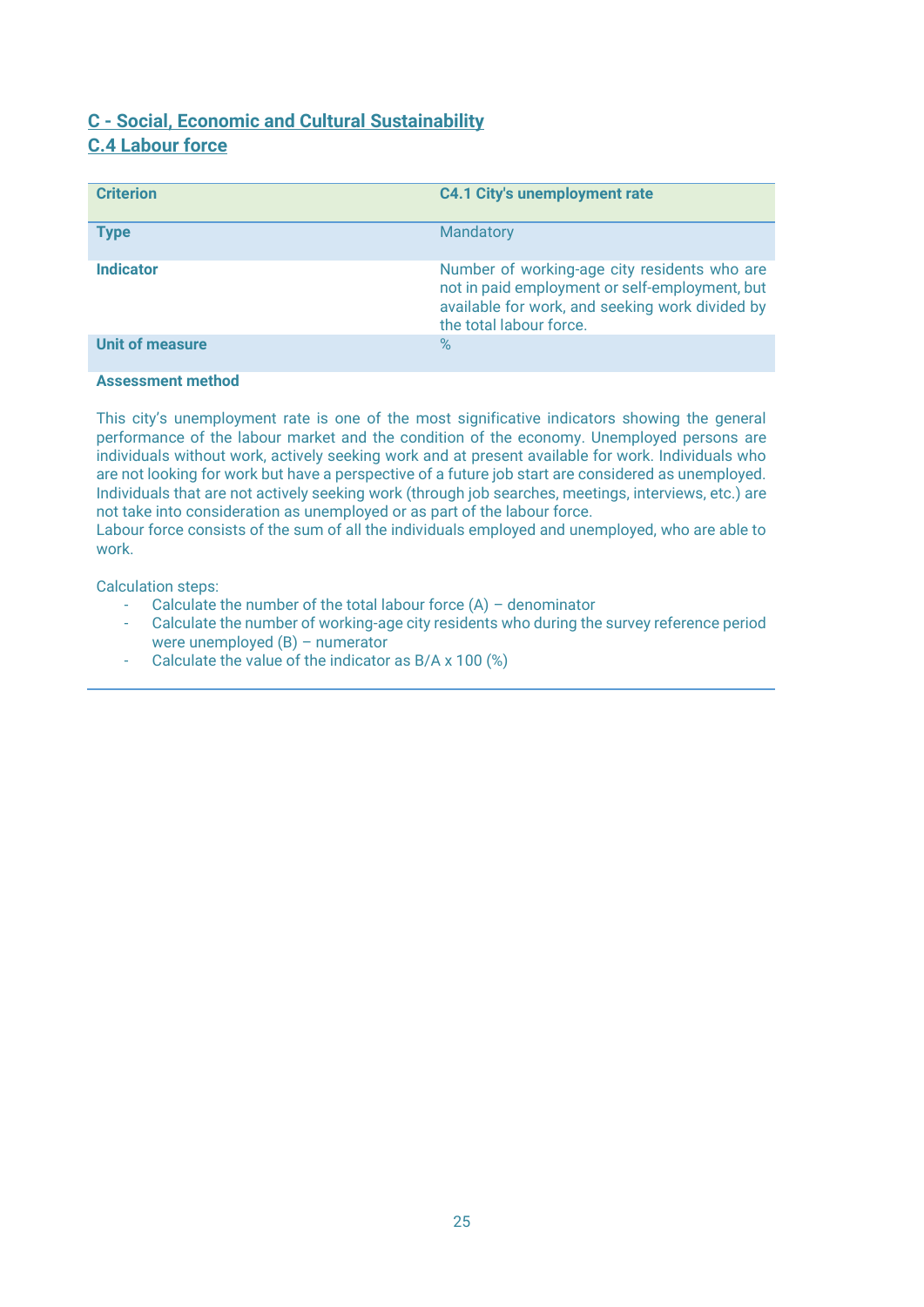| <b>Criterion</b>       | <b>C4.2 Population living in poverty</b>                                                                       |
|------------------------|----------------------------------------------------------------------------------------------------------------|
| <b>Type</b>            | Mandatory                                                                                                      |
| <b>Indicator</b>       | Number of people living below the poverty<br>threshold divided by the total current population<br>of the city. |
| <b>Unit of measure</b> | $\%$                                                                                                           |

This indicator supply information about the number of people living below the poverty threshold. The poverty threshold is the minimum level of income considered adequate in a country. Individuals living below this line are those not able to adequately provide themselves over a 12 months period with water, food, shelter and other basic needs for a healthy life. The indicator is very important to define the social and economic condition of a specific area.

Calculation steps:

- Calculate the number of total current population of the city  $(A)$  denominator
- Calculate the total number of persons in the city living below the poverty threshold by multiplying the number of city households living at or below the poverty threshold by the current average number of persons per household for that city (B) – numerator
- Calculate the value of the indicator as  $B/A \times 100$  (%)

Note:

The poverty threshold for each country is recorded by the World Bank, which can be viewed through its website at: www.worldbank.org or directly on the PovertyNet website at: www.povertynet.org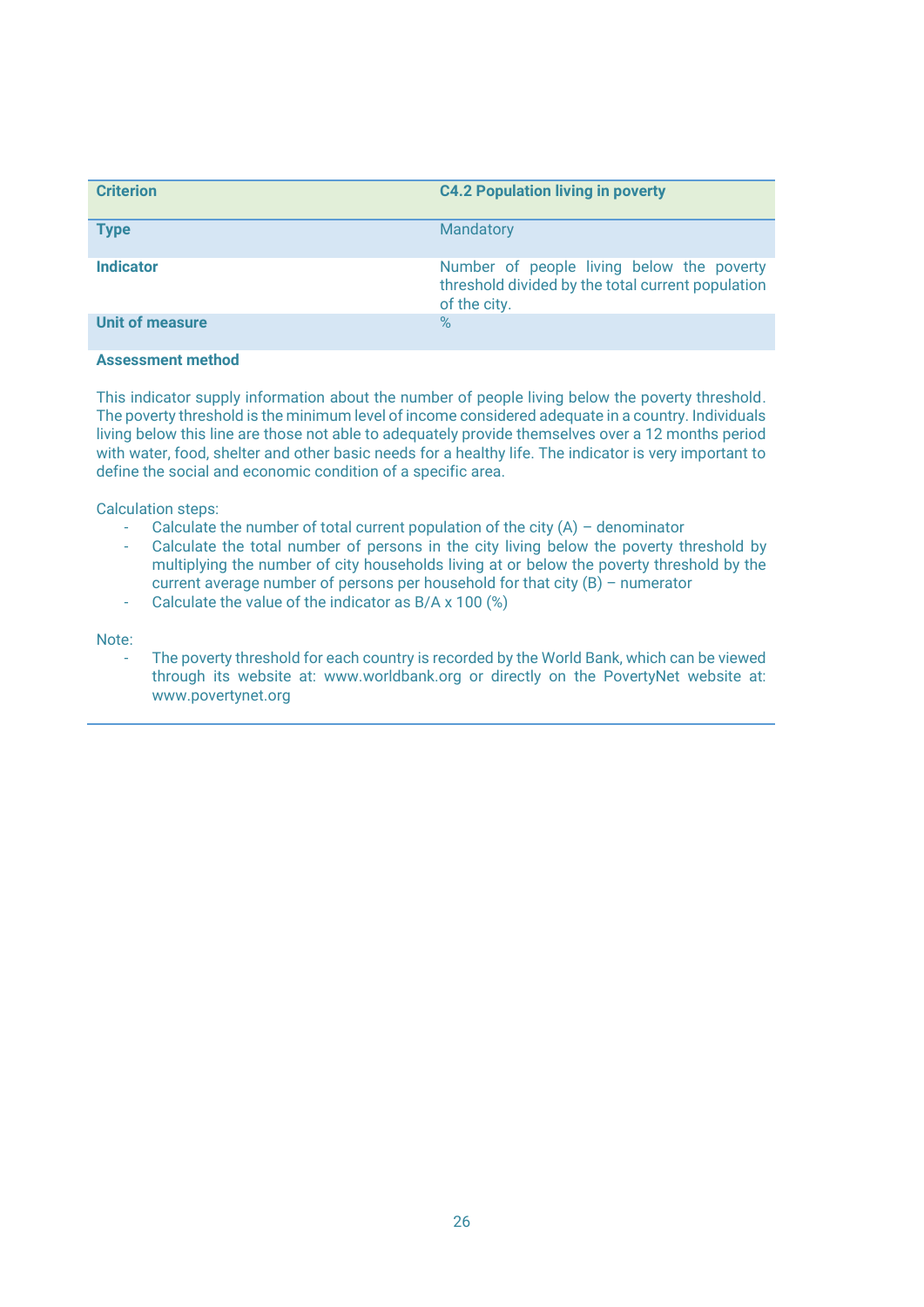# **C.5 Economic performance**

| <b>Criterion</b>         | C5.1 GDP per capita |
|--------------------------|---------------------|
| <b>Type</b>              | <b>Mandatory</b>    |
| <b>Indicator</b>         | GDP per inhabitant. |
| <b>Unit of measure</b>   | Euro/inhabitant     |
| <b>Assessment method</b> |                     |

This indicator defines the economic performance and the development of a city. It represents the GDP (Gross Domestic Product), that is the value of all final goods and services produced in a given year, divided by the number of population for the same year.

- Calculate the total number of city's population (A) denominator
- Select the city's GDP (B) numerator
- Calculate the value of the indicator as B/A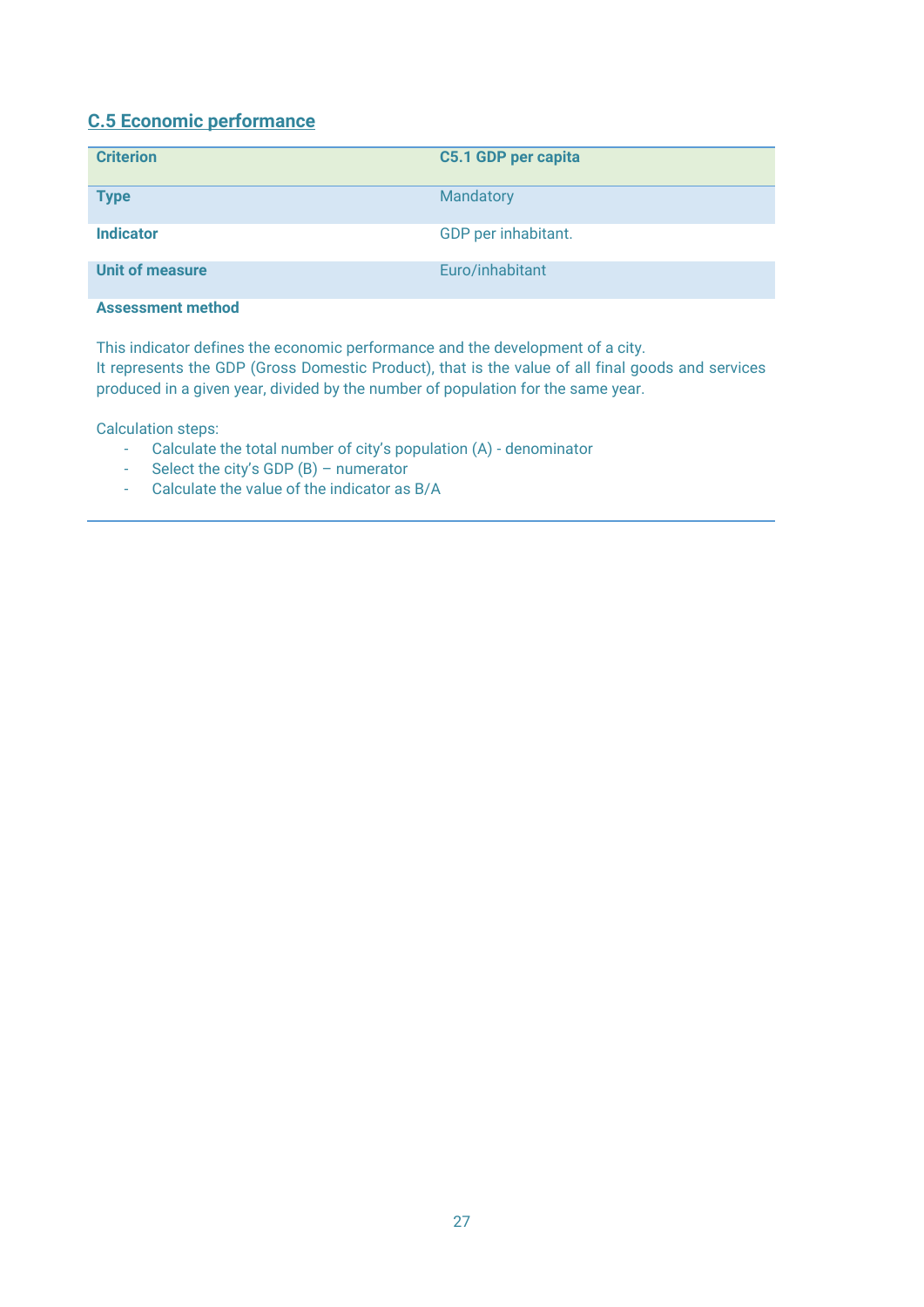| <b>Criterion</b>       | <b>C5.2 GDP energy intensity</b>                    |
|------------------------|-----------------------------------------------------|
| <b>Type</b>            | Recommended                                         |
| <b>Indicator</b>       | Total primary energy consumption divided by<br>GDP. |
| <b>Unit of measure</b> | MJ/euro                                             |

This indicator connects the transversal themes of economic productivity, energy efficiency and climate change. Analyzing the values, it' possible to understand if the city decreases over time the energy intensity of its economy (relative decoupling), or increases the GDP and decreases energy demand (absolute decoupling).

- Define unit of GDP (A) denominator
- Define primary energy use (B) numerator
- Calculate the value of the indicator as B/A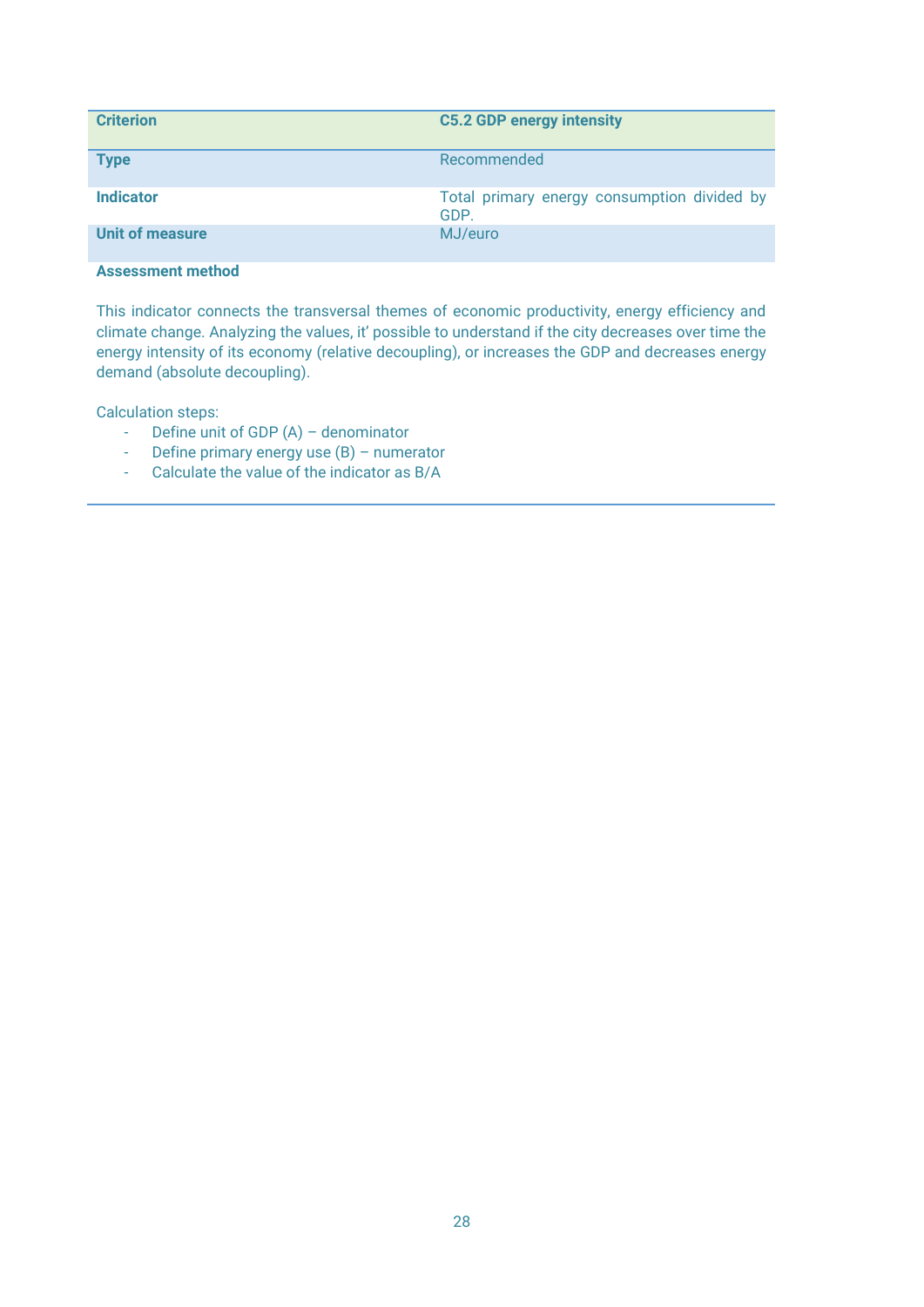| <b>Criterion</b>       | <b>C5.3 GDP carbon intensity</b>               |
|------------------------|------------------------------------------------|
| <b>Type</b>            | Recommended                                    |
| <b>Indicator</b>       | City's total Co2 eq. Emissions divided by GDP. |
| <b>Unit of measure</b> | Kg CO <sub>2</sub> /euro                       |

This indicator connects the transversal themes of economic productivity and climate change. Analyzing the values, it' possible to understand if the city decreases over time the carbon intensity of its economy (relative decoupling) or increases the GDP and decreases carbon emissions (absolute decoupling).

- Define unit of GDP (B) denominator
- Define annual CO2 emissions (A) numerator
- Calculate the value of the indicator as B/A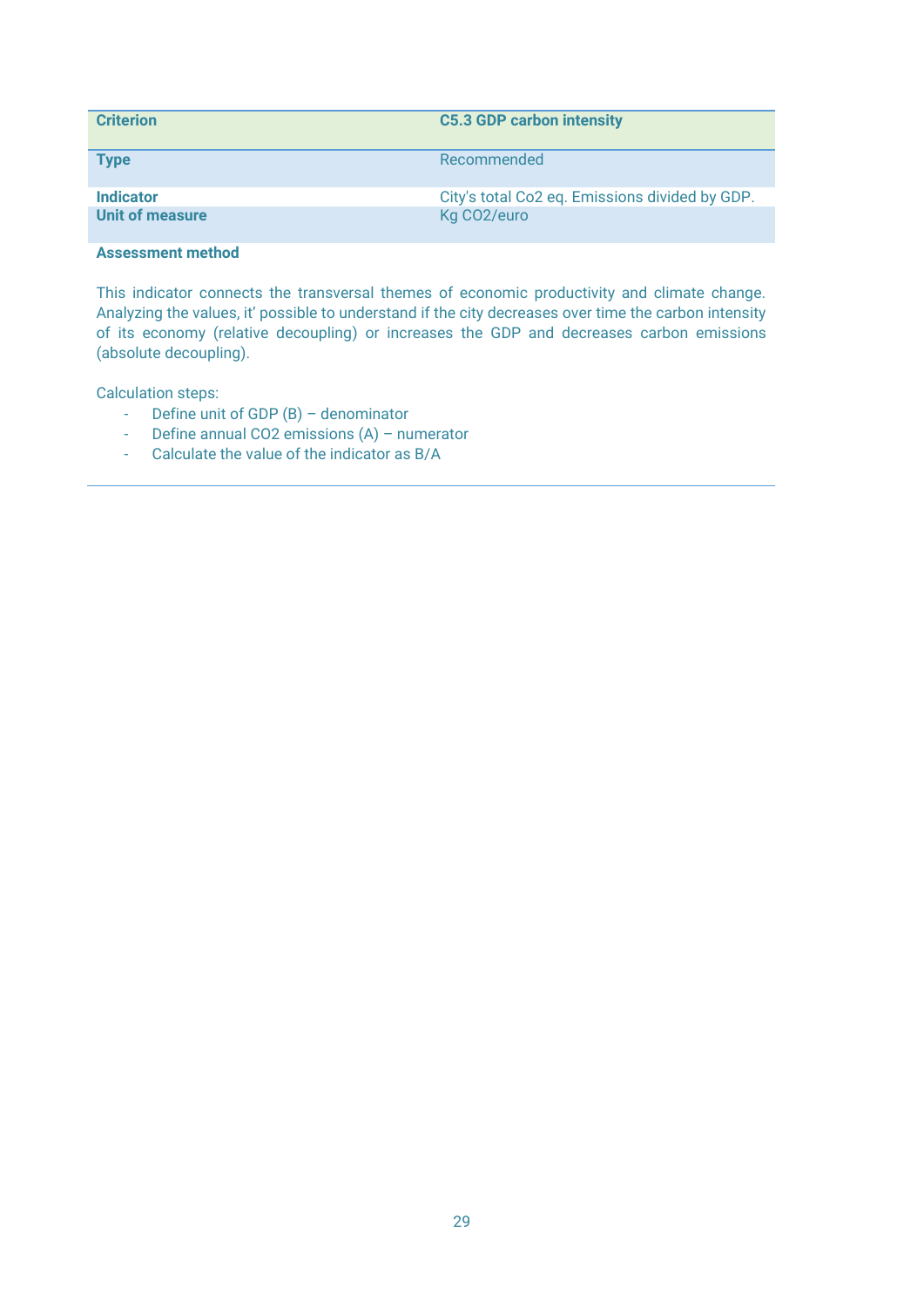# **C.6 Global appeal**

| <b>Criterion</b>         | <b>C6.1 Visitors</b>                                         |
|--------------------------|--------------------------------------------------------------|
| <b>Type</b>              | Recommended                                                  |
| <b>Indicator</b>         | Number of visitors<br>from<br>abroad<br>and<br>domestically. |
| <b>Unit of measure</b>   | n/1000 inhabitants                                           |
| <b>Assessment method</b> |                                                              |

This indicator shows the attractiveness of a city as a place to live, work, study, visit or for business.

- Calculate the one 1000th of the city population (A) denominator
- Calculate the total number of the visitors from abroad and domestically (B) numerator
- Calculate the value of the indicator as B/A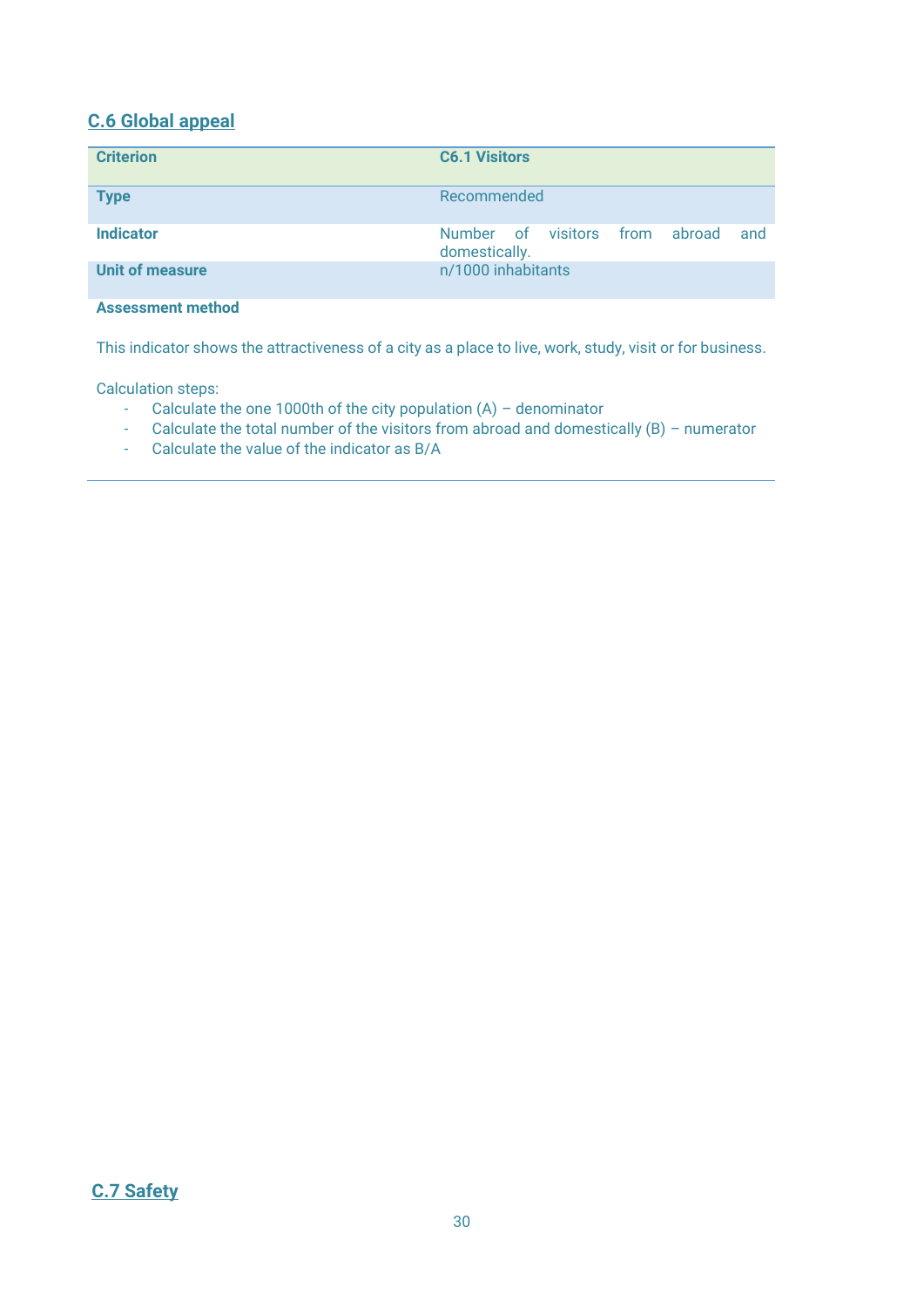| <b>Criterion</b> | C7.1 Number of firefighters per 100 000<br>population                                           |
|------------------|-------------------------------------------------------------------------------------------------|
| <b>Type</b>      | Recommended                                                                                     |
| <b>Indicator</b> | Total number of paid full-time firefighters<br>divided by one 100 000th of the city population. |
| Unit of measure  | n/100.000 inhabitants                                                                           |

The indicator wants to calculate the number of paid firefighters. For firefighter is intended a fulltime operational staff member that works to extinguish fires. Volunteer firefighters and staff not directly engaged in fire suppression activities are not considered in the calculation.

- Calculate the one 100 000th of the city population (A) denominator
- Calculate the total number of paid full-time firefighters (B) numerator
- Calculate the value of the indicator as B/A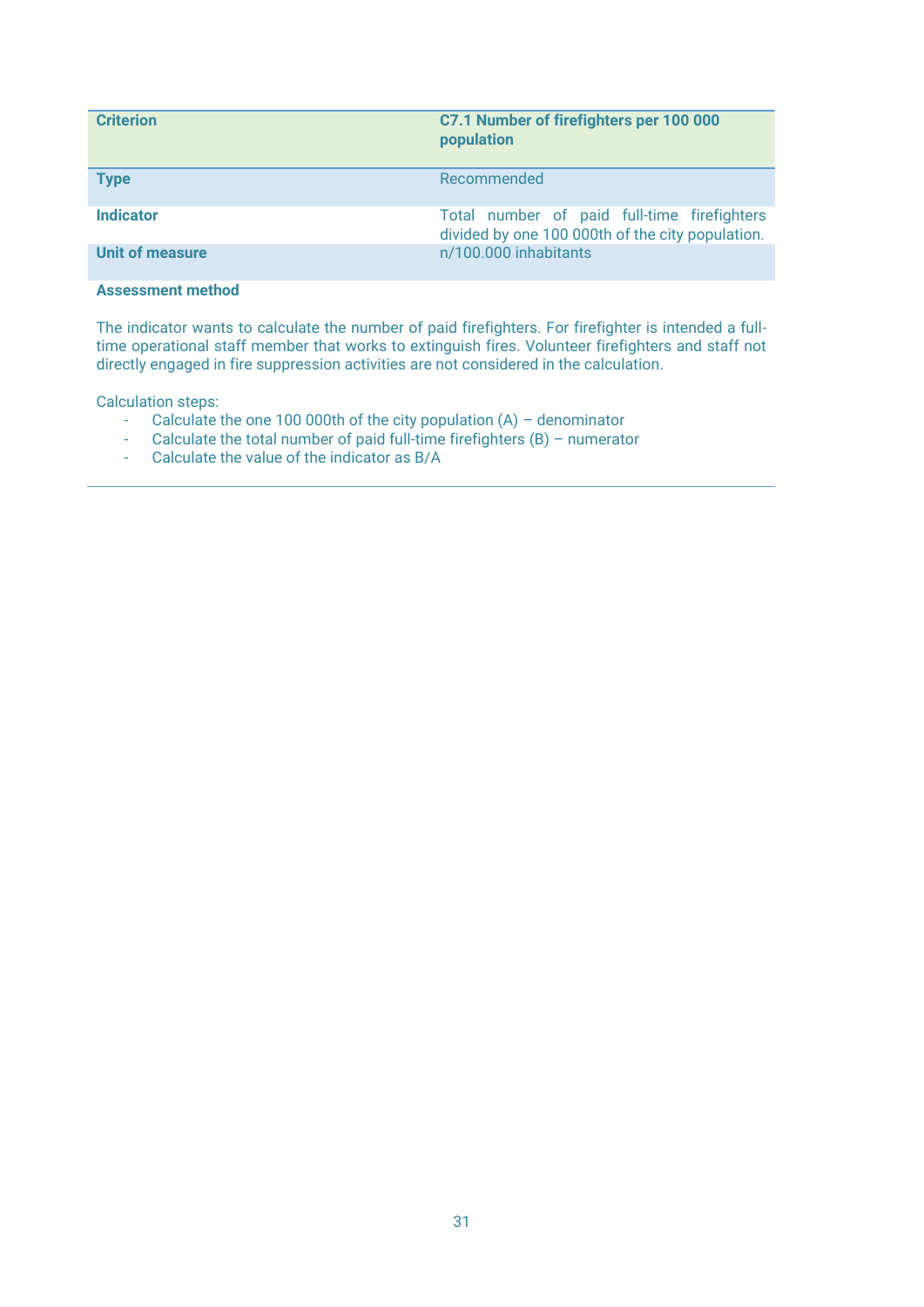# **C.8 Education**

| Mandatory<br><b>Type</b><br><b>Indicator</b><br>number of female school-aged population. | <b>Criterion</b>       | <b>C8.1 Female school-aged population</b>                                                                                                  |
|------------------------------------------------------------------------------------------|------------------------|--------------------------------------------------------------------------------------------------------------------------------------------|
|                                                                                          |                        |                                                                                                                                            |
|                                                                                          |                        | Number of female school- aged population<br>enrolled at primary and secondary levels in<br>public and private schools divided by the total |
|                                                                                          | <b>Unit of measure</b> | %                                                                                                                                          |

#### **Assessment method**

The indicator includes in the calculation primary and secondary levels of education in public and private school, and one part-time enrolment is considered as a full-time enrolment. The percentage wants to show the spread of formal education among school-aged population, to identify the opportunities of development that the cities offer, also in terms of equality between gender and empowerment of women.

- Calculate the total number of female school-aged population  $(A)$  denominator
- Calculate the number of female school-aged population enrolled at primary and secondary levels in public and private schools (B) – numerator
- Calculate the value of the indicator as B/A x 100 (%)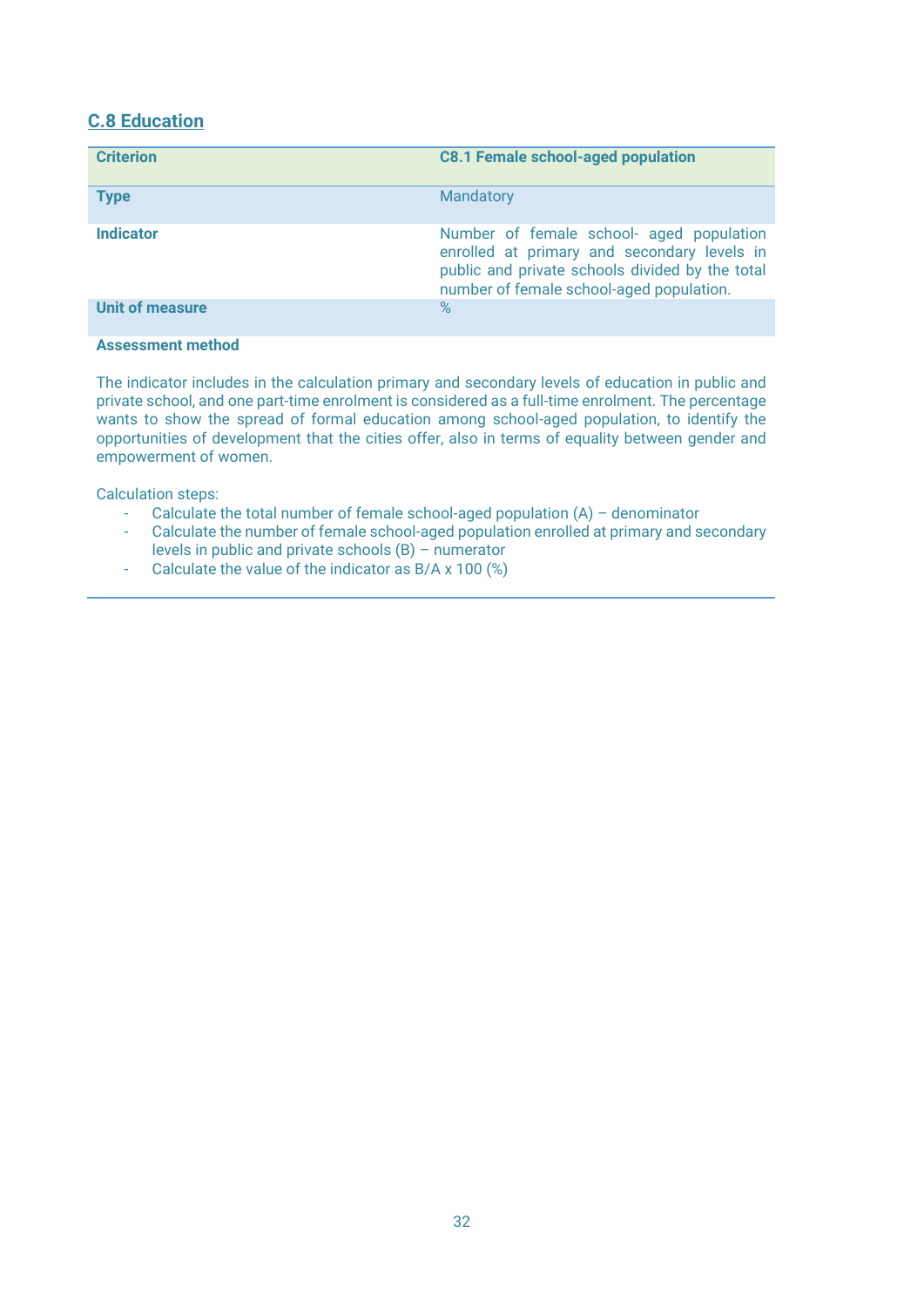| <b>Criterion</b>         | <b>C8.2 Students completing secondary</b><br>education                                                                                                                                        |
|--------------------------|-----------------------------------------------------------------------------------------------------------------------------------------------------------------------------------------------|
| <b>Type</b>              | <b>Mandatory</b>                                                                                                                                                                              |
| <b>Indicator</b>         | Total number of students belonging to a school-<br>cohort who complete the final grade of<br>secondary education divided by the total<br>number of students belonging to a school-<br>cohort. |
| <b>Unit of measure</b>   | $\%$                                                                                                                                                                                          |
| <b>Assessment method</b> |                                                                                                                                                                                               |

The indicator considers the students belonging to a school-cohort who complete the final grade of secondary education without failing or moving to another school.

- Calculate the total number of students belonging to a school-cohort (A) denominator
- Calculate the total number of students belonging to a school-cohort who complete the final grade of secondary education (B) – numerator
- Calculate the value of the indicator as B/A x 100 (%)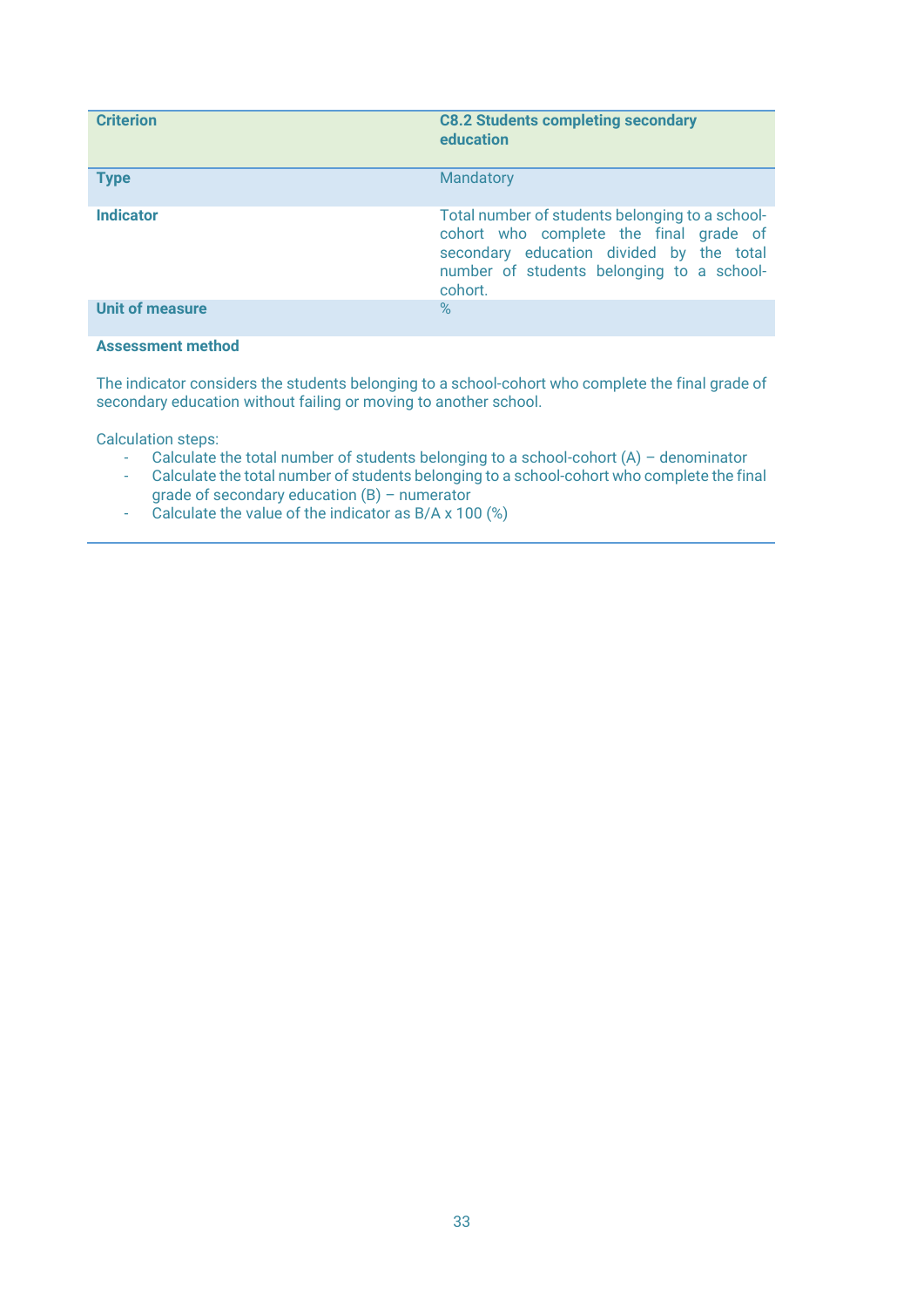# **C.9 Health**

| <b>Criterion</b>       | <b>C9.1 Accessibility to in-patient hospital beds</b>                                                                      |
|------------------------|----------------------------------------------------------------------------------------------------------------------------|
| <b>Type</b>            | Mandatory                                                                                                                  |
| <b>Indicator</b>       | Total number of in-patient public and private<br>hospital beds divided by one 100 000th of the<br>city's total population. |
| <b>Unit of measure</b> | n/100.000 inhabitants                                                                                                      |

#### **Assessment method**

The number of in-patient public and private hospital beds is an indicator that checks the level of the health service and of the health system.

The in-patient and maternity beds are considered in the calculation, as well as beds in wards closed (lack of health staff and building works) and beds for patients who require continual assistance, incubators and specialized care. But day care beds, pre-anesthesia beds, wake-up beds, beds for patient's family and hospital staff are not taken into consideration.

- Calculate the one 100 000th of the city's total population (A) denominator
- Calculate the total number of in-patient public and private hospital beds  $(B)$  numerator
- Calculate the value of the indicator as B/A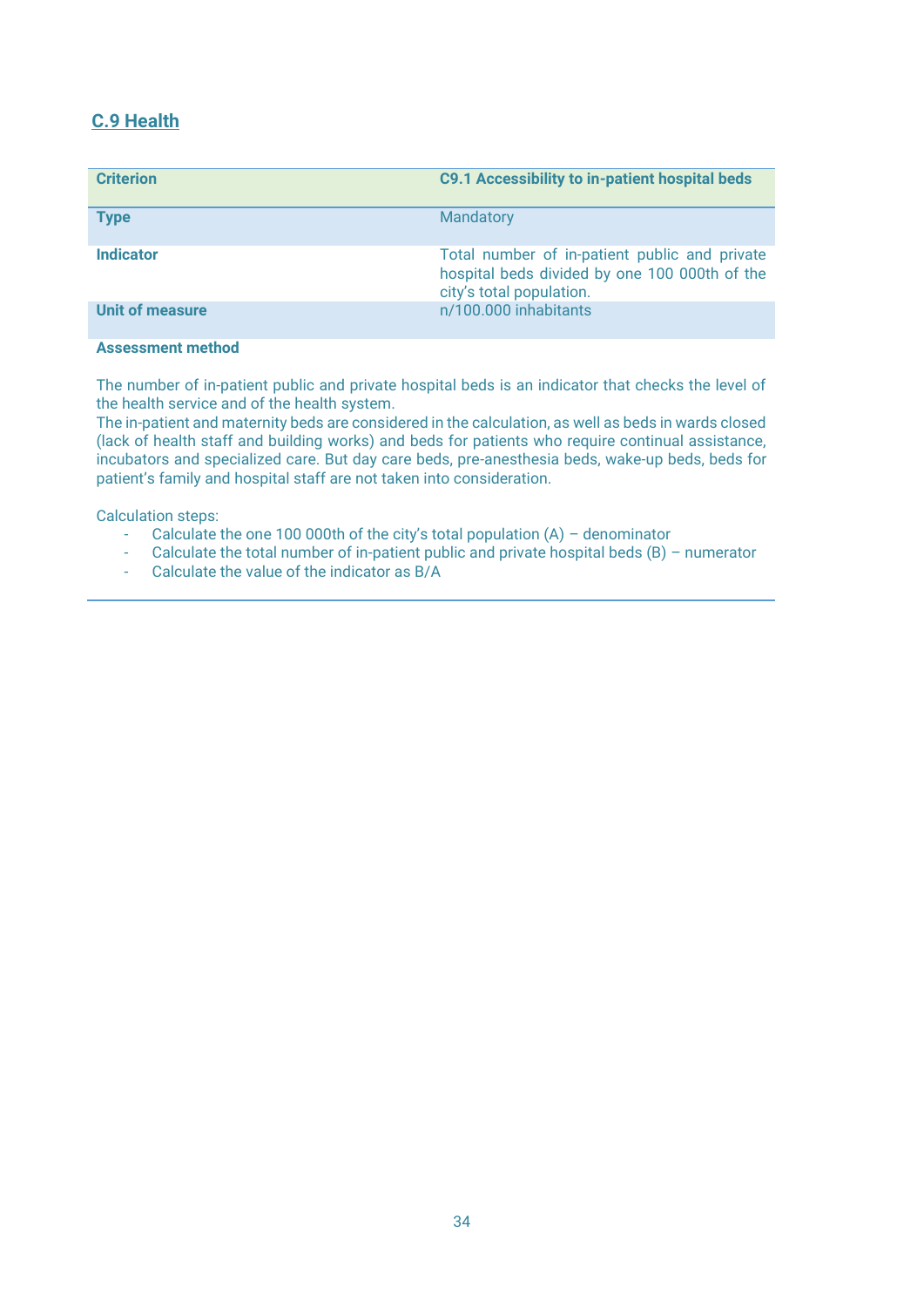# **C.10 Shelter**

| <b>Criterion</b>       | <b>C10.1 City population living in slums</b>                        |
|------------------------|---------------------------------------------------------------------|
| <b>Type</b>            | Mandatory                                                           |
| <b>Indicator</b>       | Number of people living in slums divided by the<br>city population. |
| <b>Unit of measure</b> | $\%$                                                                |

# **Assessment method**

It's important to compute the quantity of people living in slum, because it's an indicator of the poverty and the presence of substandard and insecure housing on territory.

UN-HABITAT defines a slum household as a group of individuals living under the same roof in an urban area who lack one or more of the following:

1. Durable housing of a permanent nature that protects against extreme climate conditions

2. Sufficient living space which means not more than three people sharing the same room

3. Easy access to safe water in sufficient amounts at an affordable price

4. Access to adequate sanitation in the form of a private or public toilet shared by a reasonable number of people

5. Security of tenure that prevents forced evictions

- Calculate the number of city population  $(A)$  denominator
- Calculate the number of slum households in the city
- Multiply this number by current average household size to obtain the number of people living in slums (B) – numerator
- Calculate the value of the indicator as B/A x 100 (%)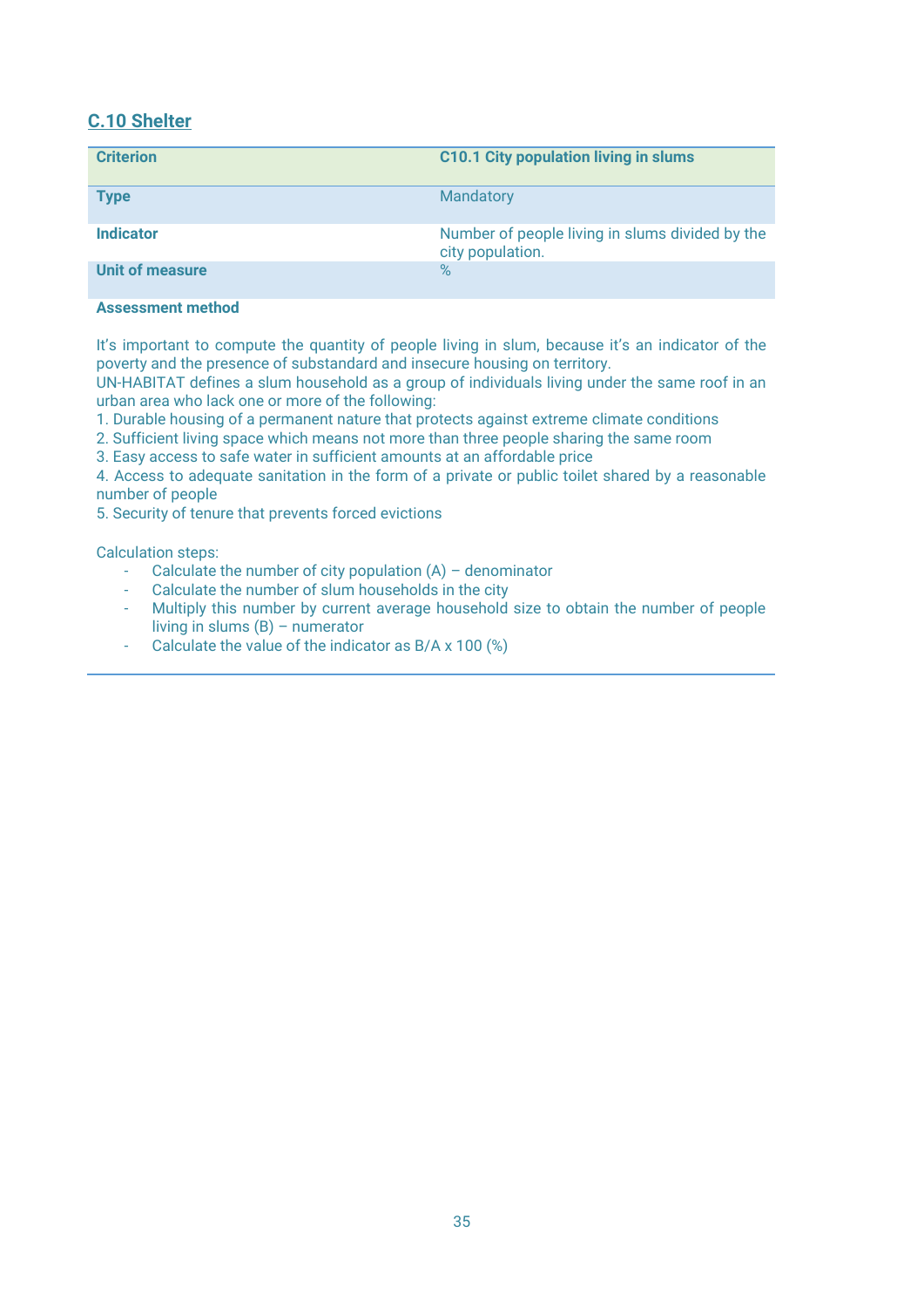# <span id="page-35-0"></span>**D - Policy and Governance D.3 Institution**

| <b>Criterion</b>         | <b>D3.1 Women elected</b>                                                                                               |
|--------------------------|-------------------------------------------------------------------------------------------------------------------------|
| <b>Type</b>              | Mandatory                                                                                                               |
| <b>Indicator</b>         | Number of elected city-level positions held by<br>women divided by the total number of elected<br>city-level positions. |
| <b>Unit of measure</b>   | $\%$                                                                                                                    |
| <b>Assessment method</b> |                                                                                                                         |

This indicator reflects the equity between gender in society and the inclusiveness in governance. The number includes the position held by women and directly elected on the city council or in the city government and the elected managerial roles.

- Calculate the total number of elected city-level positions (A) denominator
- Calculate the total number of elected city-level positions held by women  $(B)$  numerator
- Calculate the value of the indicator as B/A x 100 (%)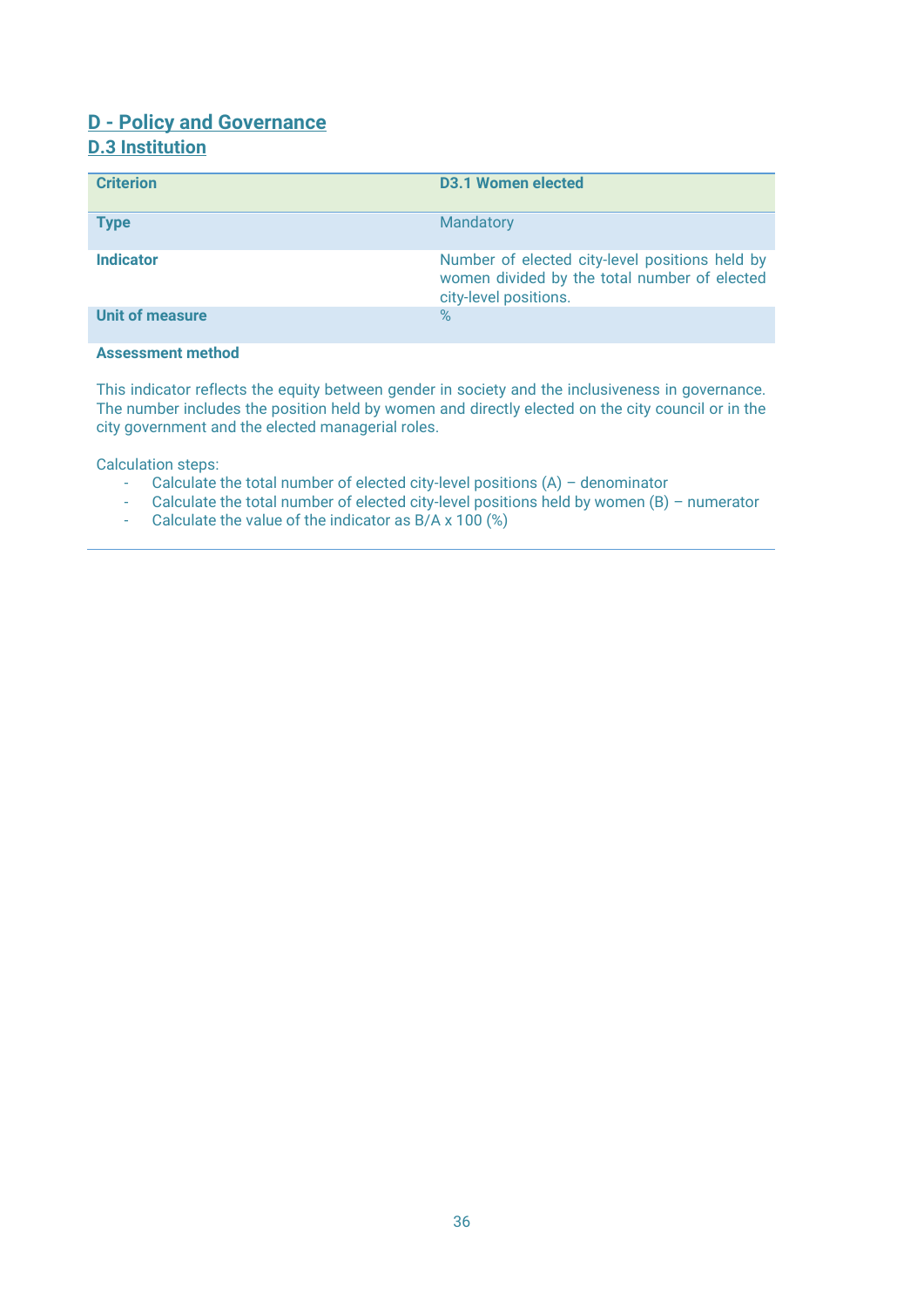| <b>Criterion</b>       | <b>D3.2 Community involvement in urban</b><br>planning activities |
|------------------------|-------------------------------------------------------------------|
| <b>Type</b>            | <b>Mandatory</b>                                                  |
| <b>Indicator</b>       | Level of involvement of users in urban planning.                  |
| <b>Unit of measure</b> | Index                                                             |

The indicator wants to measure the level of community involvement in planning activities through the redistribution of power. The assessment is therefore about:

- how much citizens (inhabitants and users) are integrated to the planning process?

- how much their opinion is taken into consideration?

- how much they drive the planning agenda?

- Are people "planned for" by external experts or are they part of the decision-making process?

- Is there a dichotomy between the planners holding power (and supposedly knowledge) and citizens?

The Arnstein ladder, built by Sherry Arnstein (SA), is the reference for community planning assessment. Her work remains the basis of current research on citizen involvement in planning. The hereby proposed assessment process is therefore based on the SA ladder (figure1) and further development from Hélène Chelzen and Anne Jégou in 2015 which tends to take into consideration recent evolution in practices (figure 2).



Figure 1: Original Arnstein ladder, with 8 rungs and 3 categories.

| Information | Consultation                                | Shared diagnosis | Co-décision | Tensions |
|-------------|---------------------------------------------|------------------|-------------|----------|
|             | Growing involvment of inhabitants and users |                  |             |          |

Figure 2: Assessing inhabitants involvement, Hélène Chelzen and Anne Jégou , from Arnstein and Beuret.

#### Calculation steps: To characterize the indicator's value: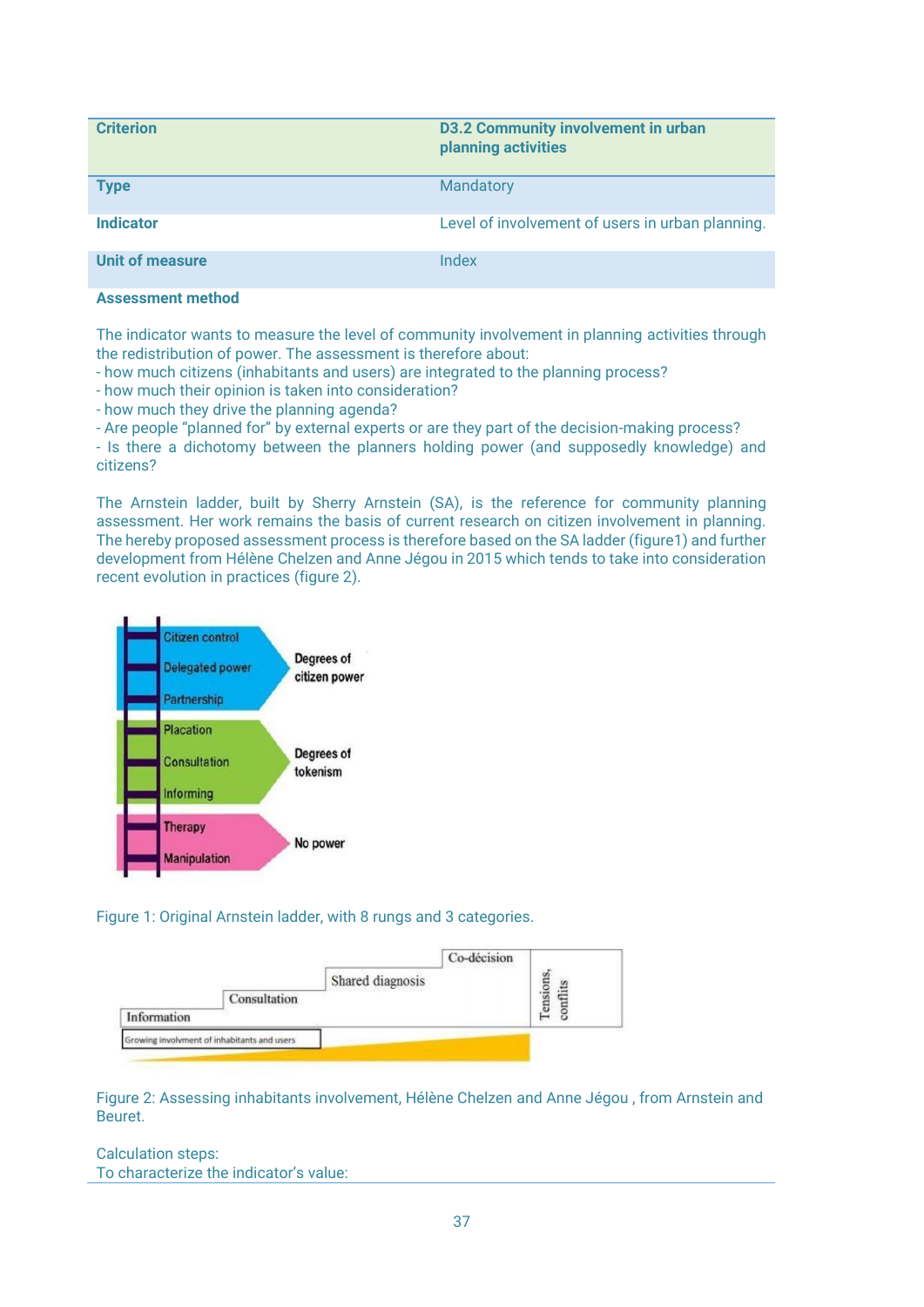1- Use of the Sherry Arnstein ladder on citizen participation. Rate the level of users' involvement on planning.

SCORE -1 (LEVEL 1) Non-participation or manipulation and therapy (in the Arnstein ladder).

SCORE 0 (LEVEL 2) Degrees of tokenism: Information / Consultation / Placation (in the Arnstein ladder).

SCORE 3 (LEVEL 3) Degrees of citizen power: Partnership, delegated power and citizen power (in the Arnstein ladder) in one phase, like diagnosis or after delivery.

SCORE 5 (LEVEL 4) Degrees of citizen power: Partnership, delegated power and citizen power (in the Arnstein ladder), at every stages.

Specifications:

The criterion may be applied only during the implementation of a planning process for an area of the city, in which there is the involvement of the community in urban planning activities.

As a supportive introduction to identification of the level of citizen involvement, the method provides the definition of the main rungs from SA ladder and steps from Chelzen and Jegou, classified in the 3 categories:

1/Non participation ;

2/Degrees of tokenism ;

3/Degrees of citizen power, including shared diagnosis and co-decision.

#### **1/ "Non-participation" or "No power" category including rungs "Manipulation" and "Therapy" (in the Arnstein ladder).**

The description of the 2 rungs of the "Non-participation / No power" category i.e "Manipulation" and "Therapy" provided by SA encompasses complete external expertise for realizing the urban project on the neighborhood and a lack of transparency in the program information.

#### **2 / "Degrees of tokenism" category including rungs "Information", "Consultation" and "Placation" (in the Arnstein ladder).**

In the "Degrees of tokenism" category, the level of information transparency is good, but the redistribution of power is low and involvement remain symbolic. The reason is the goal for the communication.

Here, the goal of "Information" is to explain the project and gain support. There is no option or scenario to discuss upon with citizens. There is very little opportunity for people to influence the program designed by external experts. Information is a one-way flow from project owner/developer to users.

Here, "Consultation" means collecting the opinion of inhabitants and users. Still it is not a guaranty it will be taken into consideration. There is no follow-through assurance. The scope for taking into consideration citizen concerns and ideas is often marginal.

Consultation would only lead to a degree of citizen power if the consultation results are taken into account.

#### **3 / "Degrees of citizen power" category including rungs "Partnership", "Delegated power" and "Citizen power" (in the Arnstein ladder) and "Shared diagnosis" and "Co-decision" (from Chelzen and Jégou).**

The main point of this category is the recognition of inhabitants and users expertise, and its integration within the project.

Here "Partnership" refers to redistribution of power, shared between citizens and power holders in planning and decision-making responsibilities. This can be done notably in the diagnosis phases, upstream of the project definition or after the delivery.

A shared diagnosis (or shared state of the art) consists in understanding spatial practices on the urban territory and pointing out dysfunctions based on users' experience and expertise. In this approach, users do not have decision power, but they are recognised/admitted as indispensable in the development of the diagnosis.

This means they are more likely to influence the agenda pointing out their needs and concerns. In the planning process, the shared diagnosis can happen upstream to be the base of the project.

It can also be made once the project is completed to assess the results and to consider corrective action consequently.